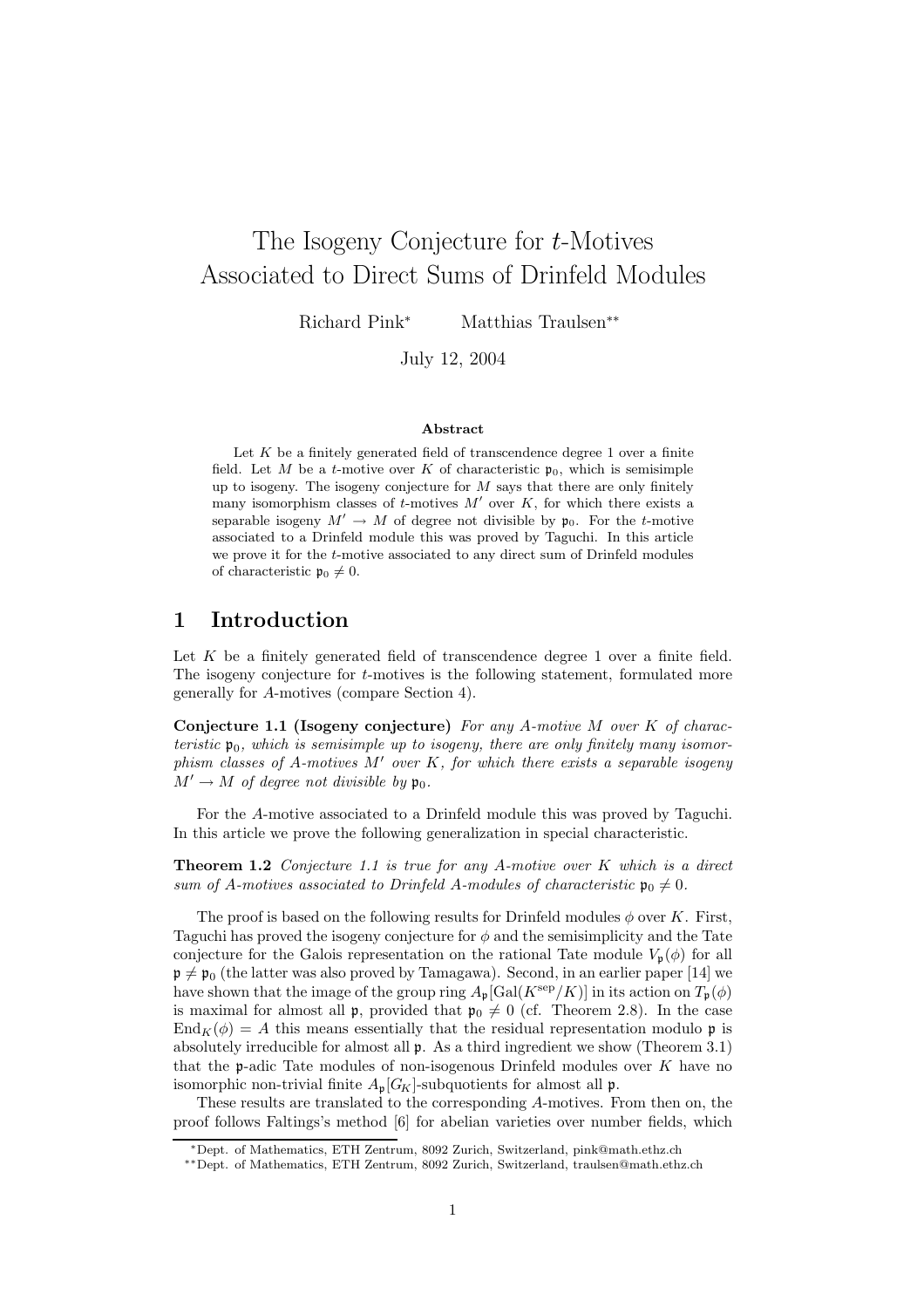is based on a classification of isogenies by Galois invariant sublattices of the Tate modules.

The assumption  $\mathfrak{p}_0 \neq 0$  is imposed by the fact that the result of [14] was proved only under this restriction. An analogous result in the case  $\mathfrak{p}_0 = 0$ , which we believe to be true, would imply Theorem 1.2 in general, because all other ingredients and arguments are valid without restriction on the characteristic.

By contrast, a proof of the isogeny conjecture for general A-motives will require a different approach. Our proof for the direct sum of A-motives corresponding to Drinfeld modules relies on the isogeny conjecture for the direct summands as an essential ingredient. Furthermore, it relies on special results [11], [12], [13], [14] for the Galois representations associated to Drinfeld modules, which cannot be obtained for A-motives with the same methods.

The material in this article and in [14] was part of the doctoral thesis of the second author [24].

#### 2 Drinfeld modules and Galois representations

Throughout this article we use the following notation.

Let p be a prime number and q a power of p. Let C and X be two smooth, irreducible, projective curves over the finite field  $\mathbb{F}_q$  with q elements. By F and K we denote the respective function fields. We fix a closed point  $\infty$  on C and let A be the ring of functions in F which are regular outside  $\infty$ . We also fix a homomorphism  $\iota: A \to K$  and let  $\mathfrak{p}_0$  denote its kernel.

Let  $K\{\tau\}$  be the twisted (noncommutative) polynomial ring in one variable, which satisfies the relation  $\tau x = x^q \tau$  for all  $x \in K$ . Identifying  $\tau$  with the endomorphism  $x \mapsto x^q$ , the ring  $K\{\tau\}$  is isomorphic to the ring of  $\mathbb{F}_q$ -linear endomorphisms of the additive group scheme  $\mathbb{G}_{a,K}$ . Let  $\phi: A \to K\{\tau\}, a \mapsto \phi_a$  be a Drinfeld A-module of rank r over K. We assume that its constant coefficient is given by  $\iota$ ; then  $\mathfrak{p}_0$  is called the characteristic of  $\phi$ . For the general theory of Drinfeld modules see Drinfeld  $[5]$  or Deligne-Husemöller  $[4]$ .

The following theorem is due to Taguchi and appeared in [16] Theorem 0.2 for the case of special characteristic and in [20] for the case of generic characteristic. By the anti-equivalence 4.10 below it is equivalent to Conjecture 1.1 for the A-motive associated to  $\phi$ :

Theorem 2.1 (Isogeny conjecture for Drinfeld modules) There are only finitely many isomorphism classes of Drinfeld A-modules  $\phi'$  over K, for which there exists a separable isogeny  $\phi \to \phi'$  over K of degree not divisible by  $\mathfrak{p}_0$ .

The isogeny conjecture is intimately related to Galois representations. Let  $\overline{K}$ be an algebraic closure of K and  $K^{\text{sep}}$  the separable closure of K in  $\overline{K}$ . By  $G_K :=$  $Gal(K^{\text{sep}}/K)$  we denote the absolute Galois group of K. For all nonzero ideals a in A, we let

$$
\phi[\mathfrak{a}]:=\left\{x\in\overline{K} \ \big|\ \forall a\in\mathfrak{a}\colon \phi_a(x)=0\right\}
$$

denote the module of **a**-torsion of  $\phi$ . If  $\mathfrak{p}_0 \nmid \mathfrak{a}$ , its points are defined over  $K^{\text{sep}}$  and form a free  $A/\mathfrak{a}$ -module of rank r. For any prime p of A, we let  $A_{\mathfrak{p}} \subset F_{\mathfrak{p}}$  denote the completions of  $A \subset F$  at p. For  $\mathfrak{p} \neq \mathfrak{p}_0$  the p-adic Tate module  $T_{\mathfrak{p}}(\phi) := \varprojlim \phi[\mathfrak{p}^n]$ of  $\phi$  is a free  $A_p$ -module of rank r, and the rational p-adic Tate module  $V_p(\phi) :=$  $T_{\mathfrak{p}}(\phi) \otimes_{A_{\mathfrak{p}}} F_{\mathfrak{p}}$  is an  $F_{\mathfrak{p}}$ -vector space of dimension r.

On all these modules there is a natural Galois action. In particular, for all  $\mathfrak{p} \neq \mathfrak{p}_0$ we have a continuous representation

$$
\rho_{\mathfrak{p}}: G_K \longrightarrow \mathrm{Aut}_{A_{\mathfrak{p}}}\big(T_{\mathfrak{p}}(\phi)\big) \cong \mathrm{GL}_r(A_{\mathfrak{p}}).
$$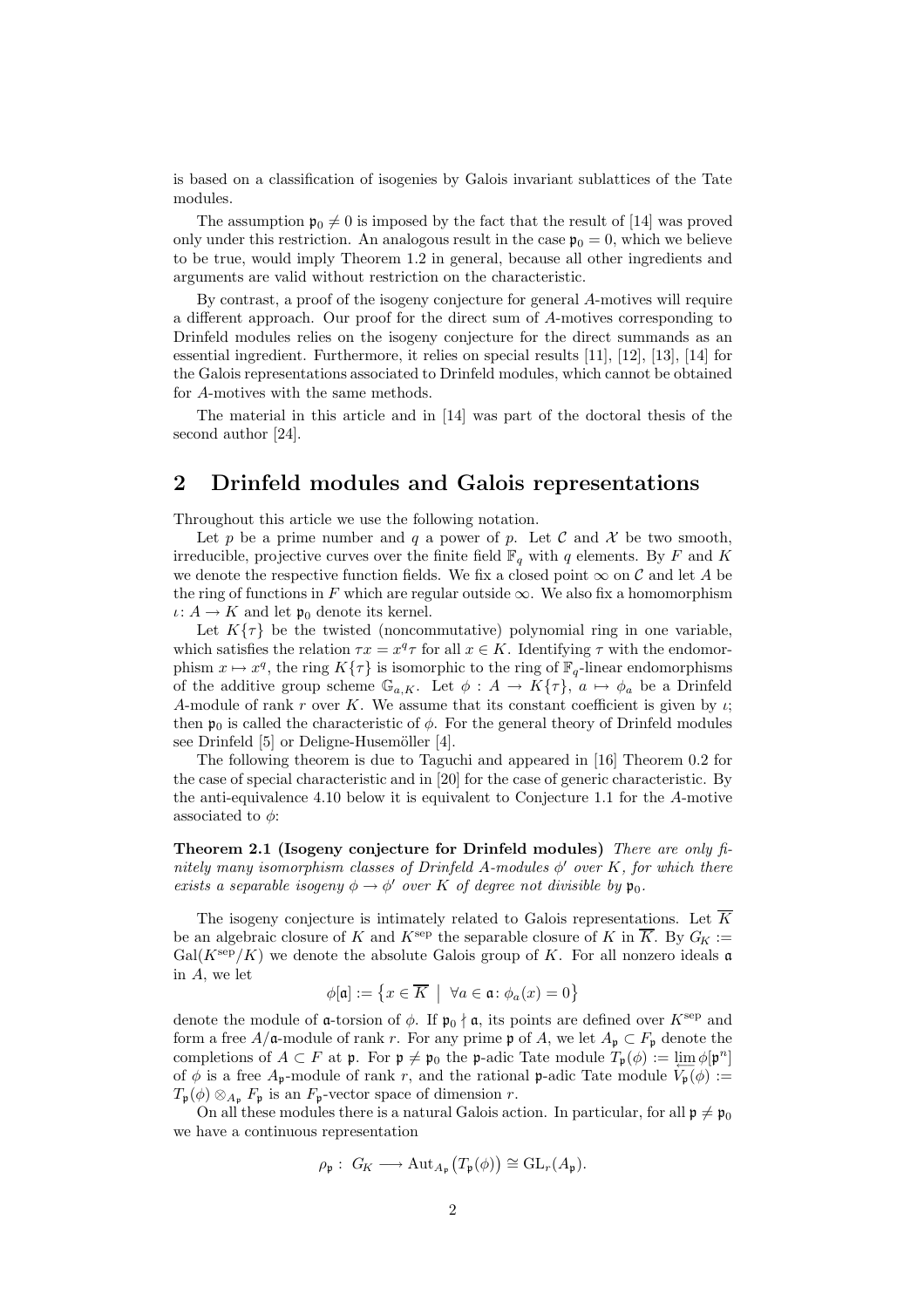They form a compatible system of Galois representations in the following sense; see Goss [7] 4.12.12 (2). Let U be an open dense subscheme of X over which  $\phi$  has good reduction.

**Proposition 2.2** For all closed points  $x \in \mathcal{U}$ , and all primes  $\mathfrak{p} \neq \mathfrak{p}_0$  of A not below x, the representation  $\rho_p$  is unramified at x, and the characteristic polynomial of  $\rho_{\rm p}$ (Frob<sub>x</sub>) has coefficients in A and is independent of p.

Now we turn to representation theoretic properties. The following result can be deduced from Theorem 2.1, as Taguchi does it in special characteristic in [16] Theorem 0.1, but in generic characteristic he proved it before that in [17] Theorem 0.1:

**Theorem 2.3 (Semisimplicity)** For all primes  $\mathfrak{p} \neq \mathfrak{p}_0$  of A, the  $F_p[G_K]$ -module  $V_{\mathfrak{p}}(\phi)$  is semisimple.

Next a homomorphism  $\phi \to \psi$  of Drinfeld A-modules over K is an element of

$$
\mathrm{Hom}_K(\phi,\psi):=\big\{u\in K\{\tau\}\ \ \big|\ \ \forall a\in A\colon \psi_a\circ u=u\circ \phi_a\big\}.
$$

By construction every such homomorphism induces  $G_K$ -equivariant homomorphisms  $\phi[\mathfrak{a}] \to \psi[\mathfrak{a}], T_{\mathfrak{p}}(\phi) \to T_{\mathfrak{p}}(\psi)$ , and  $V_{\mathfrak{p}}(\phi) \to V_{\mathfrak{p}}(\psi)$ . The following theorem was proved independently by Taguchi [18] and Tamagawa [21]; compare Remark 4.12 below.

Theorem 2.4 (Tate conjecture for homomorphisms) For all primes  $p \neq p_0$ of A, the natural homomorphism

$$
\operatorname{Hom}_{K}(\phi, \psi) \otimes_{A} A_{\mathfrak{p}} \longrightarrow \operatorname{Hom}_{A_{\mathfrak{p}}[G_{K}]}(T_{\mathfrak{p}}(\phi), T_{\mathfrak{p}}(\psi))
$$

is an isomorphism.

In particular, for  $\psi := \phi$  the Galois representation commutes with the natural action of the endomorphism ring  $E := \text{End}_K(\phi)$ , and Theorem 2.4 becomes:

Theorem 2.5 (Tate conjecture for endomorphisms) For all primes  $p \neq p_0$ of A, the natural algebra homomorphism

$$
E_{\mathfrak{p}} \ := \ E \otimes_A A_{\mathfrak{p}} \ \longrightarrow \ \text{End}_{A_{\mathfrak{p}}[G_K]}(T_{\mathfrak{p}}(\phi))
$$

is an isomorphism.

Moreover, in [14] Proposition 2.5 we deduced the following result from Taguchi's Theorem 2.1:

**Theorem 2.6** For almost all primes  $\mathfrak{p}$  of A, every  $A_{\mathfrak{p}}[G_K]$ -submodule of  $T_{\mathfrak{p}}(\phi)$  has the form  $\alpha(T_p(\phi))$  for some  $\alpha \in E_p$ .

For yet finer information we decompose everything under  $E_{\mathfrak{p}}$ , as in [14] §4.1. Let  $Z$  denote the center of  $E$ . Then  $E$  is an order in a finite dimensional central division algebra over the quotient field of Z. Write  $c := [Z/A]$  and  $e^2 = [E/Z]$ . Then the rank of  $\phi$  is  $r = cde$  for an integer  $d > 0$ . Let  $Z_{\mathfrak{P}}$  denote the completion of  $Z$  at a prime  $\mathfrak{P}$ . Standard properties of division algebras over global fields imply that for almost all primes  $\mathfrak p$  of A, we have

$$
Z_{\mathfrak{p}} \; := \; Z \otimes_A A_{\mathfrak{p}} \; = \; \bigoplus_{\mathfrak{P} \mid \mathfrak{p}} Z_{\mathfrak{P}}
$$

and

$$
E_{\mathfrak{p}} \cong \mathrm{Mat}_{e \times e}(Z_{\mathfrak{p}}) = \bigoplus_{\mathfrak{P} \mid \mathfrak{p}} \mathrm{Mat}_{e \times e}(Z_{\mathfrak{P}}).
$$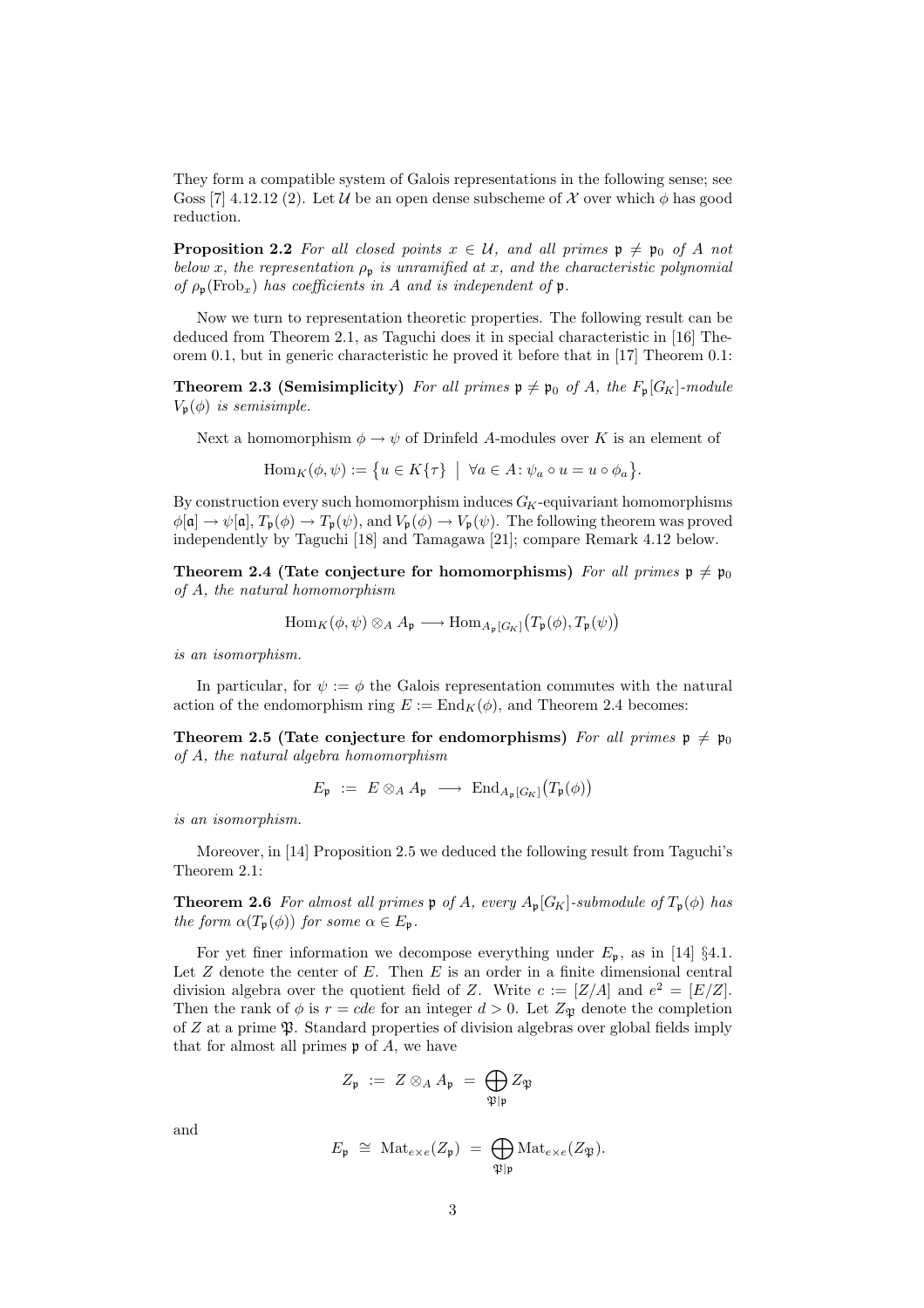For such  $\mathfrak{P}|\mathfrak{p}$  let  $E_{\mathfrak{p}}$  act on  $Z_{\mathfrak{P}}^{\oplus e}$  in the obvious way through its direct summand  $\mathrm{Mat}_{e\times e}(Z_{\mathfrak{P}})$ . Then  $W_{\mathfrak{P}} := \mathrm{Hom}_{E_{\mathfrak{p}}}(Z_{\mathfrak{P}}^{\oplus e}, T_{\mathfrak{p}}(\phi))$  is a free  $Z_{\mathfrak{P}}$ -module of rank d. For all p as above the above decomposition and the well-known structure theory of modules over matrix rings yield a natural decomposition

(2.7) 
$$
T_{\mathfrak{p}}(\phi) \cong \bigoplus_{\mathfrak{P}|\mathfrak{p}} W_{\mathfrak{P}} \otimes_{Z_{\mathfrak{P}}} Z_{\mathfrak{P}}^{\oplus e}.
$$

Letting  $G_K$  act trivially on  $Z_{\mathfrak{P}}^{\oplus e}$ , by functoriality we obtain a natural continuous  $Z_{\mathfrak{P}}$ -linear representation of  $G_K$  on  $W_{\mathfrak{P}}$ . By construction the above isomorphism is  $E_{\mathfrak{p}}[G_K]$ -equivariant. Let  $B_{\mathfrak{p}}$  denote the image of the natural homomorphism

$$
A_{\mathfrak{p}}[G_K] \longrightarrow \mathrm{End}_{A_{\mathfrak{p}}}\big(T_{\mathfrak{p}}(\phi)\big).
$$

By Theorem 2.5, its commutant is  $E_{\mathfrak{p}}$  for all  $\mathfrak{p} \neq \mathfrak{p}_0$ . In [14] Theorem B we proved:

**Theorem 2.8** Assume that  $\mathfrak{p}_0 \neq 0$ . Then for almost all primes  $\mathfrak{p}$  of A the rings  $E_{\mathfrak{p}}$ and  $B_{\mathfrak{p}}$  are commutants of each other in  $\text{End}_{A_{\mathfrak{p}}}(T_{\mathfrak{p}}(\phi))$ . More precisely, for almost all  $\mathfrak{p}$  we have  $E_{\mathfrak{p}} \cong \text{Mat}_{e \times e}(Z_{\mathfrak{p}})$  and  $B_{\mathfrak{p}} \cong \text{Mat}_{d \times d}(Z_{\mathfrak{p}})$ .

As explained in [14], Theorem 2.8 is expected to hold in the case  $\mathfrak{p}_0 = 0$  as well.

#### 3 Comparison of two Drinfeld modules

In this section we compare the Galois representations for any two Drinfeld Amodules  $\phi_1$ ,  $\phi_2$  over K of characteristic  $\mathfrak{p}_0$ . There are two possible cases.

Suppose first that there exists an isogeny  $\phi_1 \rightarrow \phi_2$ . Then for all  $\mathfrak{p} \neq \mathfrak{p}_0$  the isogeny induces an  $A_{\mathfrak{p}}[G_K]$ -equivariant injection  $T_{\mathfrak{p}}(\phi_1) \hookrightarrow T_{\mathfrak{p}}(\phi_2)$ . In particular, it induces an isomorphism of the rational Galois representations  $V_{\mathfrak{p}}(\phi_1) \stackrel{\sim}{\rightarrow} V_{\mathfrak{p}}(\phi_2)$ . Moreover, any simple finite  $A_{\mathfrak{p}}[G_K]$ -subquotient of  $T_{\mathfrak{p}}(\phi_1)$  is isomorphic to a subquotient of  $T_p(\phi_2)$ . Since there also exists an isogeny in the other direction  $\phi_2 \to \phi_1$ , the same holds vice versa.

The aim of this section is to prove that the opposite happens when  $\phi_1$  and  $\phi_2$ are non-isogenous. Then the Tate conjecture, Theorem 2.4, implies that

$$
\operatorname{Hom}_{A_{\mathfrak{p}}[G_{K}]}(T_{\mathfrak{p}}(\phi_{1}), T_{\mathfrak{p}}(\phi_{2})) = 0
$$

for all  $\mathfrak{p} \neq \mathfrak{p}_0$ . In view of the semisimplicity from Theorem 2.3, this implies that  $V_{\mathfrak{p}}(\phi_1)$  and  $V_{\mathfrak{p}}(\phi_2)$  possess no isomorphic non-trivial  $F_{\mathfrak{p}}[G_K]$ -subquotients. By contrast, isomorphic simple finite  $A_p[G_K]$ -subquotients cannot be ruled out completely, because  $G_K$  acts on them through finite quotients, and so accidental isomorphisms between them can exist without any special meaning. But we prove that this happens at most finitely often:

**Theorem 3.1** If  $\phi_1$  and  $\phi_2$  are non-isogenous, the set of primes p of A for which  $T_{\mathbf{p}}(\phi_1)$  and  $T_{\mathbf{p}}(\phi_2)$  have isomorphic non-trivial finite  $A_{\mathbf{p}}[G_K]$ -subquotients is finite.

The rest of this section is devoted to proving Theorem 3.1. Let us first sketch the argument in the case  $\text{End}_K(\phi_1) = \text{End}_K(\phi_2) = A$ . Theorem 2.6 implies that in this case  $\phi_1[\mathfrak{p}]$  and  $\phi_2[\mathfrak{p}]$  are irreducible finite  $A_{\mathfrak{p}}[G_K]$ -modules for almost all  $\mathfrak{p}$ . Assume that they are isomorphic for infinitely many  $\mathfrak{p}$ . Then for these  $\mathfrak{p}$ , the characteristic polynomials on  $T_{\mathfrak{p}}(\phi_1)$  and  $T_{\mathfrak{p}}(\phi_2)$  of every sufficiently good Frobenius element Frob<sub>x</sub>  $\in G_K$  are congruent to each other modulo **p**. As the representations form a compatible system by Proposition 2.2, it follows that the characteristic polynomials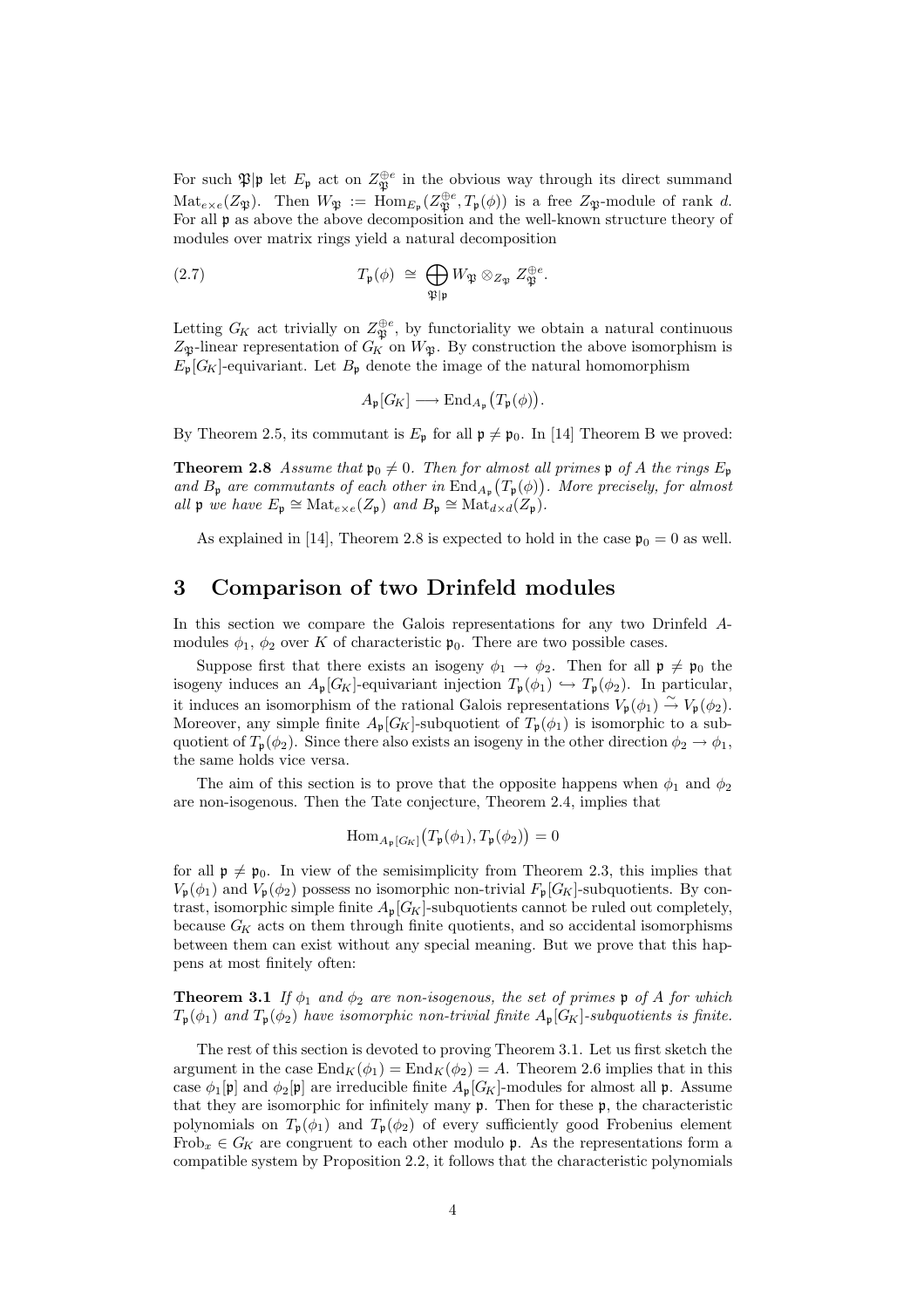are in fact equal. We apply this knowledge to  $V_{\mathfrak{p}}(\phi_1)$  and  $V_{\mathfrak{p}}(\phi_2)$  for any fixed  $\mathfrak{p} \neq \mathfrak{p}_0$ . Since the Frobenius elements are dense in  $G_K$ , we deduce that these two  $F_{\mathfrak{p}}[G_K]$ -modules have the same character. As they are also absolutely irreducible by Theorems 2.3 and 2.5, they are therefore isomorphic. Finally, by Theorem 2.4 this implies that  $\phi_1$  and  $\phi_2$  are isogenous, as desired.

In the general case we first establish the necessary machinery for each of the Drinfeld modules  $\phi_i$  separately. Set  $E_i := \text{End}_K(\phi_i)$ , let  $Z_i$  be its center, and write  $e_i^2 = [E_i/Z_i]$ . Let  $\psi_i$  denote the tautological extension of  $\phi$  to a Drinfeld  $Z_i$ -module. Then for almost all primes  $\mathfrak p$  of A, the decomposition (2.7) yields an isomorphism

(3.2) 
$$
T_{\mathfrak{p}}(\phi_i) = \bigoplus_{\mathfrak{P}_i | \mathfrak{p}} T_{\mathfrak{P}_i}(\psi_i) \cong \bigoplus_{\mathfrak{P}_i | \mathfrak{p}} (W_{\mathfrak{P}_i})^{\oplus e_i},
$$

where  $\mathfrak{P}_i|\mathfrak{p}$  runs through primes of  $Z_i$ . By Proposition 2.2 the representation of  $G_K$  on  $T_{\mathfrak{P}_i}(\psi_i)$  is unramified at all closed points  $x \in \mathcal{U}$  not above  $\mathfrak{P}_i$ , and the characteristic polynomial

$$
f_{i,x}(t) \ := \ \mathrm{det}_{Z_{i,\mathfrak{P}_i}}\big(t \cdot \mathrm{Id} - \mathrm{Frob}_x \, \big| \, T_{\mathfrak{P}_i}(\psi_i) \big)
$$

has coefficients in  $Z_i$  and is independent of  $\mathfrak{P}_i$ . The corresponding characteristic polynomial over  $A_{\mathfrak{p}}$  is

(3.3) 
$$
\det_{A_{\mathfrak{p}}}\left(t \cdot \operatorname{Id} - \operatorname{Frob}_x \middle| T_{\mathfrak{P}_i}(\psi_i)\right) = \mathrm{Nm}_{Z_i, \mathfrak{P}_i/A_{\mathfrak{p}}}\left(f_{i,x}(t)\right).
$$

This uses the norm for the local extension  $Z_{i,\mathfrak{P}_i}/A_{\mathfrak{p}}$ , but the fact that  $f_{i,x}$  has coefficients in the global ring  $Z_i$  can be exploited as follows.

Fix a finite normal field extension  $F$  of  $F$  into which  $Z_i$  can be embedded, and let  $\tilde{A}$  be the normalization of A in  $\tilde{F}$ . For any primes  $\mathfrak{P}_i$  of  $Z_i$  and  $\tilde{\mathfrak{p}}$  of  $\tilde{A}$  above the same prime  $\mathfrak p$  of A, we observe that

$$
\Sigma_{i,\mathfrak{P}_i,\tilde{\mathfrak{p}}} := \{ \sigma \in \text{Hom}_A(Z_i, \tilde{A}) \mid \mathfrak{P}_i = \sigma^{-1}(\tilde{\mathfrak{p}}) \}
$$
  
\n
$$
\cong \text{Hom}_{A_{\mathfrak{p}}}(Z_i, \mathfrak{p}_i, \tilde{A}_{\tilde{\mathfrak{p}}}).
$$

Let  $m_i$  denote the inseparability degree of  $Z_i$  over A. This is also the inseparability degree of  $Z_{i,\mathfrak{P}_i}$  over  $A_{\mathfrak{p}}$ . Thus the local norm can be calculated within  $\tilde{A}_{\tilde{\mathfrak{p}}}$  as

(3.4) 
$$
\mathrm{Nm}_{Z_{i,\mathfrak{P}_i}/A_{\mathfrak{p}}}(f_{i,x}(t)) = \prod_{\sigma \in \Sigma_{i,\mathfrak{P}_i,\tilde{\mathfrak{p}}}} \sigma(f_{i,x}(t))^{m_i}.
$$

Note that the right hand side has coefficients in  $\tilde{A}$  and depends only on i, x, and the subset  $\Sigma_{i,\mathfrak{P}_i,\tilde{\mathfrak{p}}} \subset \text{Hom}_A(Z_i, \tilde{A}).$ 

On the other hand let  $k_{\mathfrak{p}}$  denote the residue field at  $\mathfrak{p}$ , and consider the quotient  $W_{\mathfrak{P}_i} := W_{\mathfrak{P}_i}/\mathfrak{P}_i W_{\mathfrak{P}_i}$ . For almost all  $\mathfrak{P}_i|\mathfrak{p}$  the ramification degree is  $m_i$ ; hence the  $k_{\mathfrak{p}}[G_K]$ -module  $W_{\mathfrak{P}_i}/\mathfrak{p}W_{\mathfrak{P}_i}$  is a successive extension of  $m_i$  copies of  $\overline{W}_{\mathfrak{P}_i}$ . By combining the results obtained so far we can therefore deduce that

$$
\det_{k_{\mathfrak{p}}}(t \cdot \mathrm{Id} - \mathrm{Frob}_{x} | \overline{W}_{\mathfrak{P}_{i}})^{m_{i}e_{i}} = \det_{k_{\mathfrak{p}}}(t \cdot \mathrm{Id} - \mathrm{Frob}_{x} | W_{\mathfrak{P}_{i}}/\mathfrak{p}W_{\mathfrak{P}_{i}})^{e_{i}}
$$
\n
$$
\stackrel{(3.2)}{=} \det_{k_{\mathfrak{p}}}(t \cdot \mathrm{Id} - \mathrm{Frob}_{x} | T_{\mathfrak{P}_{i}}(\psi_{i})/\mathfrak{p}T_{\mathfrak{P}_{i}}(\psi_{i}))
$$
\n
$$
= \det_{A_{\mathfrak{p}}}(t \cdot \mathrm{Id} - \mathrm{Frob}_{x} | T_{\mathfrak{P}_{i}}(\psi_{i}) ) \mod \mathfrak{p}
$$
\n
$$
\stackrel{(3.3)}{=} \mathrm{Nm}_{Z_{i,\mathfrak{P}_{i}}/A_{\mathfrak{p}}}(f_{i,x}(t)) \mod \mathfrak{p}
$$
\n
$$
\stackrel{(3.4)}{=} \prod_{\sigma \in \Sigma_{i,\mathfrak{P}_{i},\tilde{\mathfrak{p}}}} \sigma(f_{i,x}(t))^{m_{i}} \mod \tilde{\mathfrak{p}}.
$$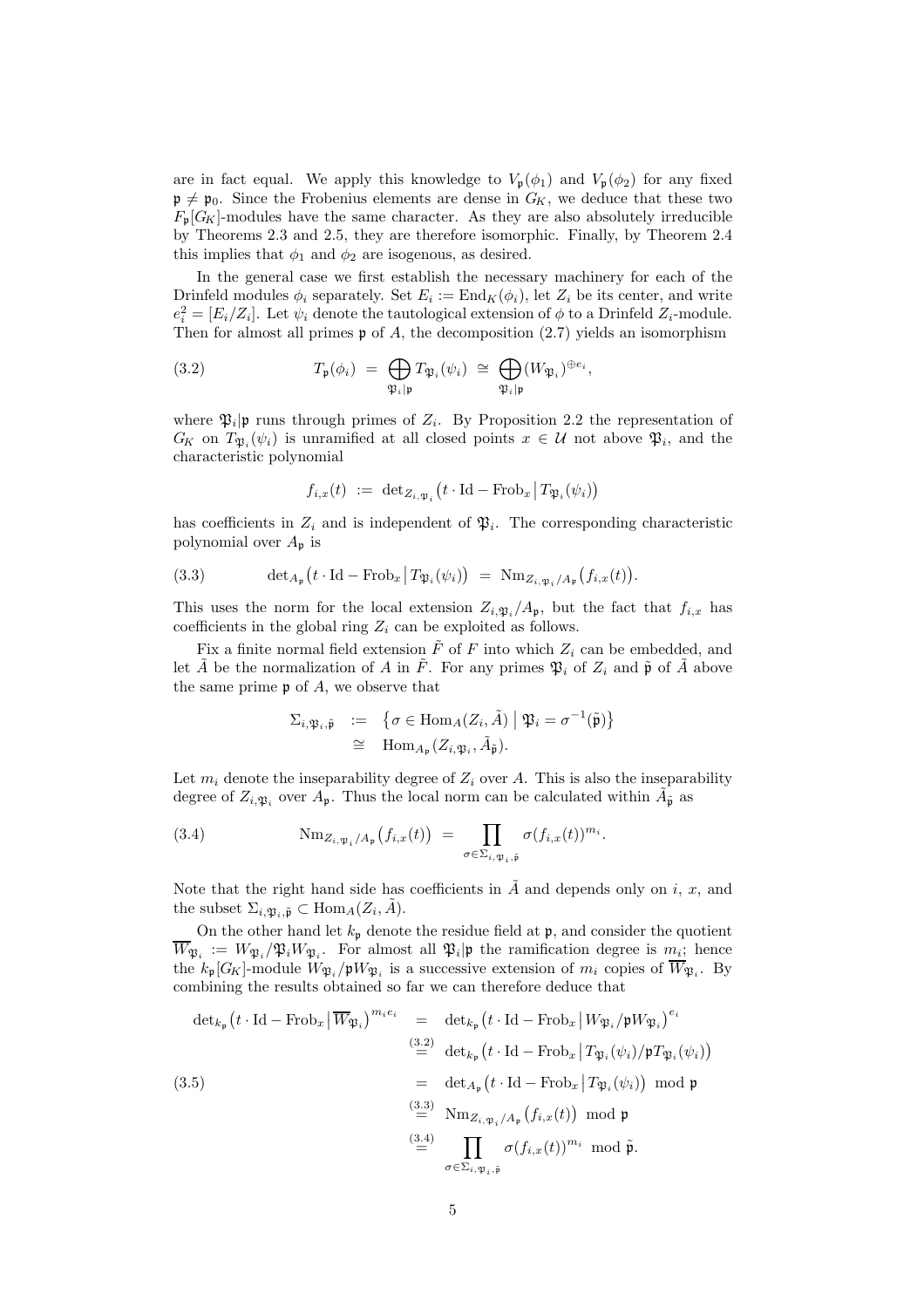Note also that for almost all  $\mathfrak{P}_i|\mathfrak{p}$ , Theorem 2.6 and the decomposition (3.2) together imply that  $W_{\mathfrak{P}_i}$  is an irreducible  $k_{\mathfrak{p}}[G_K]$ -module and that every irreducible  $A_{\mathfrak{p}}[G_K]$ subquotient of  $T_{\mathfrak{p}}(\phi_i)$  is isomorphic to some  $W_{\mathfrak{P}_i}$ .

*Proof of Theorem 3.1.* We assume that  $T_{\mathfrak{p}}(\phi_1)$  and  $T_{\mathfrak{p}}(\phi_2)$  possess isomorphic non-trivial finite  $A_{\mathfrak{p}}[G_K]$ -subquotients for infinitely many  $\mathfrak{p}$ . We must then show that  $\phi_1$  and  $\phi_2$  are isogenous.

For the infinitely many  $\mathfrak{p}$ , there must exist primes  $\mathfrak{P}_i|\mathfrak{p}$  of  $Z_i$  such that  $\overline{W}_{\mathfrak{P}_1} \cong$  $\overline{W}_{\mathfrak{B}_{2}}$  as  $k_{p}[G_{K}]$ -modules. Thus the characteristic polynomials on these representations must coincide. In view of the calculation (3.5) this implies that for all  $x \in \mathcal{U}$ not above  $\mathfrak{P}_1$  or  $\mathfrak{P}_2$ , and for any choice of  $\tilde{\mathfrak{p}}$ , we have

(3.6) 
$$
\prod_{\sigma \in \Sigma_{1,\mathfrak{P}_1,\tilde{\mathfrak{p}}}} \sigma(f_{1,x}(t))^{m_1 m_2 e_2} \equiv \prod_{\sigma \in \Sigma_{2,\mathfrak{P}_2,\tilde{\mathfrak{p}}}} \sigma(f_{2,x}(t))^{m_2 m_1 e_1} \mod \tilde{\mathfrak{p}}.
$$

By assumption this happens for infinitely many quadruples  $(\mathfrak{p}, \mathfrak{P}_1, \mathfrak{P}_2, \tilde{\mathfrak{p}})$ . Since there are only finitely many possibilities for the subsets  $\Sigma_{i,\mathfrak{P}_i,\tilde{\mathfrak{p}}}\subset \text{Hom}_A(Z_i,\tilde{A}),$  it must happen infinitely often with  $\Sigma_{i,\mathfrak{P}_i,\tilde{\mathfrak{p}}}$  equal to some fixed  $\Sigma_i$ . For every  $x \in \mathcal{U}$ , the congruence (3.6) then concerns the same elements of  $\ddot{A}$  modulo infinitely many  $\tilde{p}$ ; hence it is an equality

$$
\prod_{\sigma \in \Sigma_1} \sigma(f_{1,x}(t))^{m_1 m_2 e_2} = \prod_{\sigma \in \Sigma_2} \sigma(f_{2,x}(t))^{m_2 m_1 e_1}.
$$

To translate this equality back to the Tate modules, we can fix any quadruple  $(\mathfrak{p}, \mathfrak{P}_1, \mathfrak{P}_2, \tilde{\mathfrak{p}})$  as above with  $\Sigma_{i, \mathfrak{P}_i, \tilde{\mathfrak{p}}} = \Sigma_i$ . Then for every  $x \in \mathcal{U}$  not above  $\mathfrak{P}_1$  or  $\mathfrak{P}_2$ , the equations (3.3) and (3.4) imply that

$$
\mathrm{det}_{A_{\mathfrak{p}}}\left(t\cdot\mathrm{Id}-\mathrm{Frob}_{x}\left|T_{\mathfrak{P}_1}(\psi_1)\right)^{m_{2}e_{2}}\;=\;\mathrm{det}_{A_{\mathfrak{p}}}\left(t\cdot\mathrm{Id}-\mathrm{Frob}_{x}\left|T_{\mathfrak{P}_2}(\psi_2)\right)^{m_{1}e_{1}}.
$$

In other words, we have

$$
\mathrm{det}_{F_{\mathfrak{p}}}\left(t \cdot \mathrm{Id}-\mathrm{Frob}_{x} \,\middle|\, V_{\mathfrak{P}_1}(\psi_1)^{\oplus m_2e_2}\right) \;=\; \mathrm{det}_{F_{\mathfrak{p}}}\left(t \cdot \mathrm{Id}-\mathrm{Frob}_{x} \,\middle|\, V_{\mathfrak{P}_2}(\psi_2)^{\oplus m_1e_1}\right).
$$

Since the Frobenius elements are dense in  $G_K$ , it follows that the characteristic polynomials over  $F_{\mathfrak{p}}$  of any element of  $G_K$  on  $V_{\mathfrak{P}_1}(\psi_1)^{\oplus m_2e_2}$  and on  $V_{\mathfrak{P}_2}(\psi_2)^{\oplus m_1e_1}$ coincide. As these  $F_{\mathfrak{p}}[G_K]$ -modules are semisimple, by Proposition 3.8 below this implies that they are actually isomorphic.

Finally, by the decomposition (3.2) this shows that  $\text{Hom}_{F_{\mathfrak{p}}[G_K]}(V_{\mathfrak{p}}(\phi_1), V_{\mathfrak{p}}(\phi_2))$ is non-zero. By Theorem 2.4 this implies that  $\phi_1$  and  $\phi_2$  are isogenous, as desired. This finishes the proof of Theorem 3.1.  $q.e.d.$ 

For lack of a suitable reference we include proofs of the following facts:

Proposition 3.7 Two finite dimensional representations of a group G over a field L have the same Jordan-Hölder factors with the same multiplicities if and only if they do so over an algebraic closure of L.

Proof. By induction on the dimension it suffices to prove that two finite dimensional representations  $V$  and  $V'$  over  $L$  possess a common Jordan-Hölder factor if and only if they do so over  $\bar{L}$ . So assume that  $V \otimes_L \bar{L}$  and  $V' \otimes_L \bar{L}$  possess a common Jordan-Hölder factor  $\bar{U}$ . After replacing V and V' by suitable irreducible subquotients, we may assume that both representations are irreducible. We must then prove that they are isomorphic.

Let E denote the center of  $\text{End}_{L[G]}(V)$  and F the maximal subfield of E that is separable over L. Then  $F \otimes_L \bar{L}$  is a direct sum of copies of  $\bar{L}$ , indexed by

$$
\Sigma := \text{Hom}_L(F, \bar{L}) \cong \text{Hom}_L(E, \bar{L}),
$$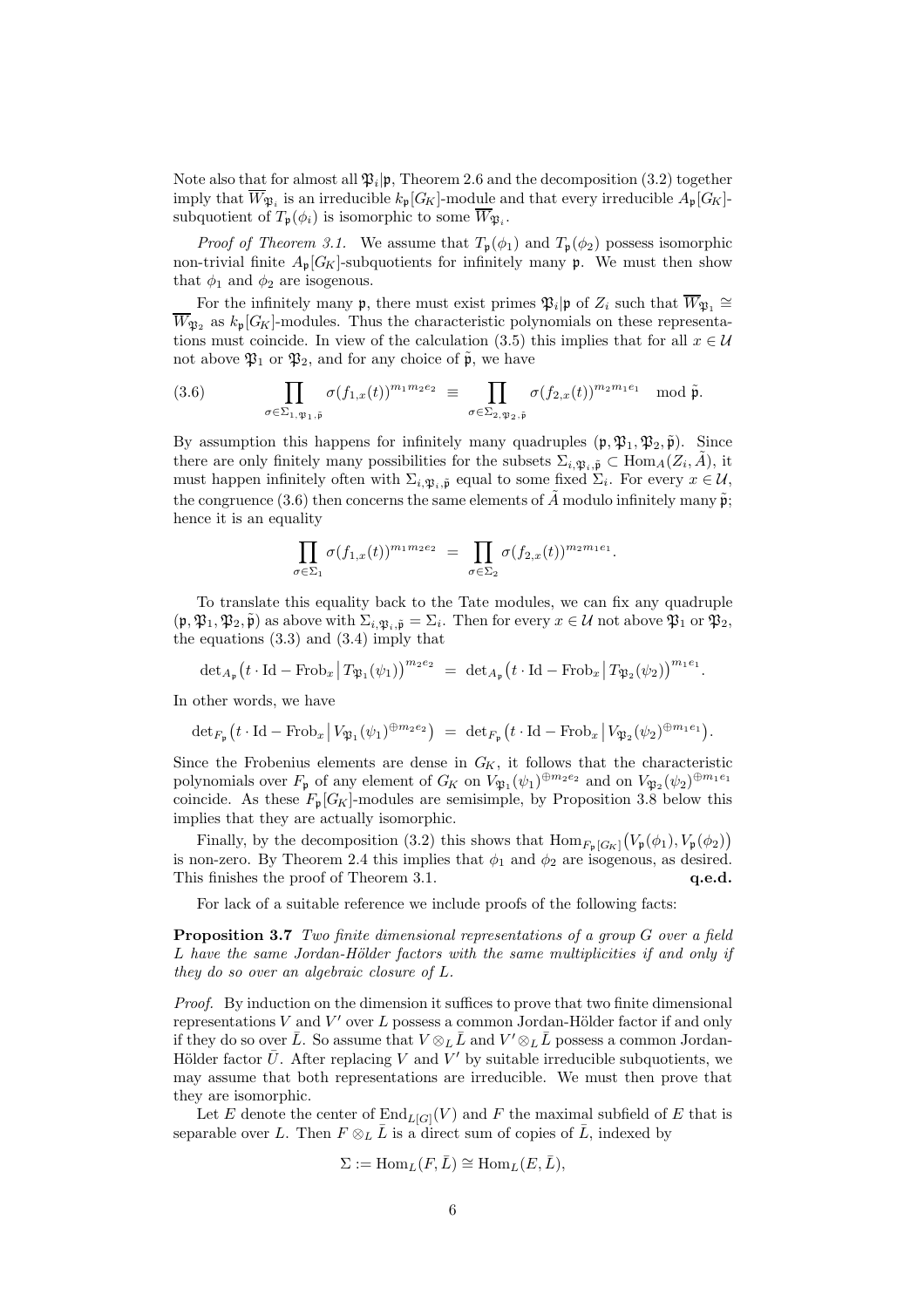and this implies that

$$
V\underset{L}{\otimes}\bar{L}\ \cong\ V\underset{E}{\otimes}\left(E\underset{L}{\otimes}\bar{L}\right)\ \cong\ \bigoplus_{\sigma\in\Sigma}\ V\underset{E}{\otimes}\left(E\underset{F,\sigma}{\otimes}\bar{L}\right).
$$

Since  $E$  is totally inseparable over  $F$ , each summand here is successive extension of copies of the semisimple representation  $V \otimes_{E,\sigma} \bar{L}$ . Thus every Jordan-Hölder factor occurs both as a subrepresentation and as a quotient, and so  $\bar{U}$  occurs both as a subrepresentation and as a quotient of  $V \otimes_L \bar{L}$ .

The same argument applies to  $V'$  in place of  $V$ . Therefore there exist equivariant  $\bar{L}$ -linear homomorphisms  $V \otimes_L \bar{L} \to \bar{U} \hookrightarrow V' \otimes_L \bar{L}$ . This shows that the space

$$
\operatorname{Hom}_{\bar{L}[G]}\big(V\underset{L}{\otimes}\bar{L},V'\underset{L}{\otimes}\bar{L}\big) \,\,\cong\,\, \operatorname{Hom}_{L[G]}(V,V')\underset{L}{\otimes}\bar{L}
$$

is non-zero, and so there exists a non-zero equivariant homomorphism  $V \to V'$ . Since  $V$  and  $V'$  are both irreducible, this homomorphism must be an isomorphism. Thus  $V$  and  $V'$  are isomorphic, as desired.  $q.e.d.$ 

**Proposition 3.8** Let V be a finite dimensional representation of a group  $G$  over a field  $L$ . Then the Jordan-Hölder factors of  $V$  and their multiplicities are determined uniquely by the associated characteristic polynomials, i.e., by the map

$$
G \longrightarrow L[t], g \mapsto \det_L(t \cdot \operatorname{Id} - g \mid V).
$$

*Proof.* By Proposition 3.7 we may extend scalars to an algebraic closure of  $L$ ; hence we may assume that  $L$  is algebraically closed. We may also replace  $V$  by its semisimplification. Let  $V'$  be another semisimple finite dimensional representation over L with the same characteristic polynomials as V. Then both dim V and dim  $V'$ are equal to the degree of these characteristic polynomials and thus equal to each other. We may assume that this common dimension is positive, since otherwise the assertion is obvious.

Suppose first that  $V$  and  $V'$  possess a common irreducible component  $U$ . Writing  $V \cong U \oplus W$  and  $V' \cong U \oplus W'$ , the multiplicativity of characteristic polynomials implies that W and W' again have the same characteristic polynomials of G. Thus in this case the desired assertion follows by induction on  $\dim V$ .

Assume now that  $V$  and  $V'$  have no irreducible components in common. Choose representatives  $U_i$  for the isomorphism classes of irreducible components of  $V \oplus V'$ . Let  $A \subset \text{End}_{L}(V \oplus V')$  denote the image of the group ring  $L[G]$ . Since  $V \oplus V'$ is semisimple and  $L$  is algebraically closed, this is the direct sum of the matrix rings  $\text{End}_L(U_i)$ . Furthermore, the assumption implies that  $A = B \oplus B'$  for subrings  $B \subset \text{End}_{L}(V)$  and  $B' \subset \text{End}_{L}(V')$ . As the trace is one of the coefficients of the characteristic polynomial, we have  $\text{tr}_L(g | V) = \text{tr}_L(g | V')$  for all  $g \in G$ . Since the trace of a matrix is a linear map, this implies that  $tr_L(a | V) = tr_L(a | V')$  for all  $a \in A$ . For any  $b \in B$  we may apply this to the element  $a = (b, 0) \in A$ , deducing that  $tr_L(b | V) = tr_L(0 | V') = 0$ . If  $m_i$  denotes the multiplicity of  $U_i$  in V, we find in particular that  $m_i \cdot \text{tr}_L(c) = 0$  for any  $c \in \text{End}_L(U_i)$ . But since the trace map  $\text{End}_L(U_i) \to L$  is surjective, this means that  $m_i \cdot 1 = 0$  in L. In other words  $m_i$  is a multiple of the characteristic p of L.

As V is non-zero by assumption, some  $m_i$  is positive, and so p must be positive. The above result thus shows that  $V \cong W^{\oplus p}$  for another representation W. The same result holds for V' in place of V; hence  $V' \cong W'^{\oplus p}$  for a representation W'. The multiplicativity of characteristic polynomials then implies that  $W$  and  $W'$  again have the same characteristic polynomials of G. Thus the desired assertion follows by induction on dim  $V$ .  $q.e.d.$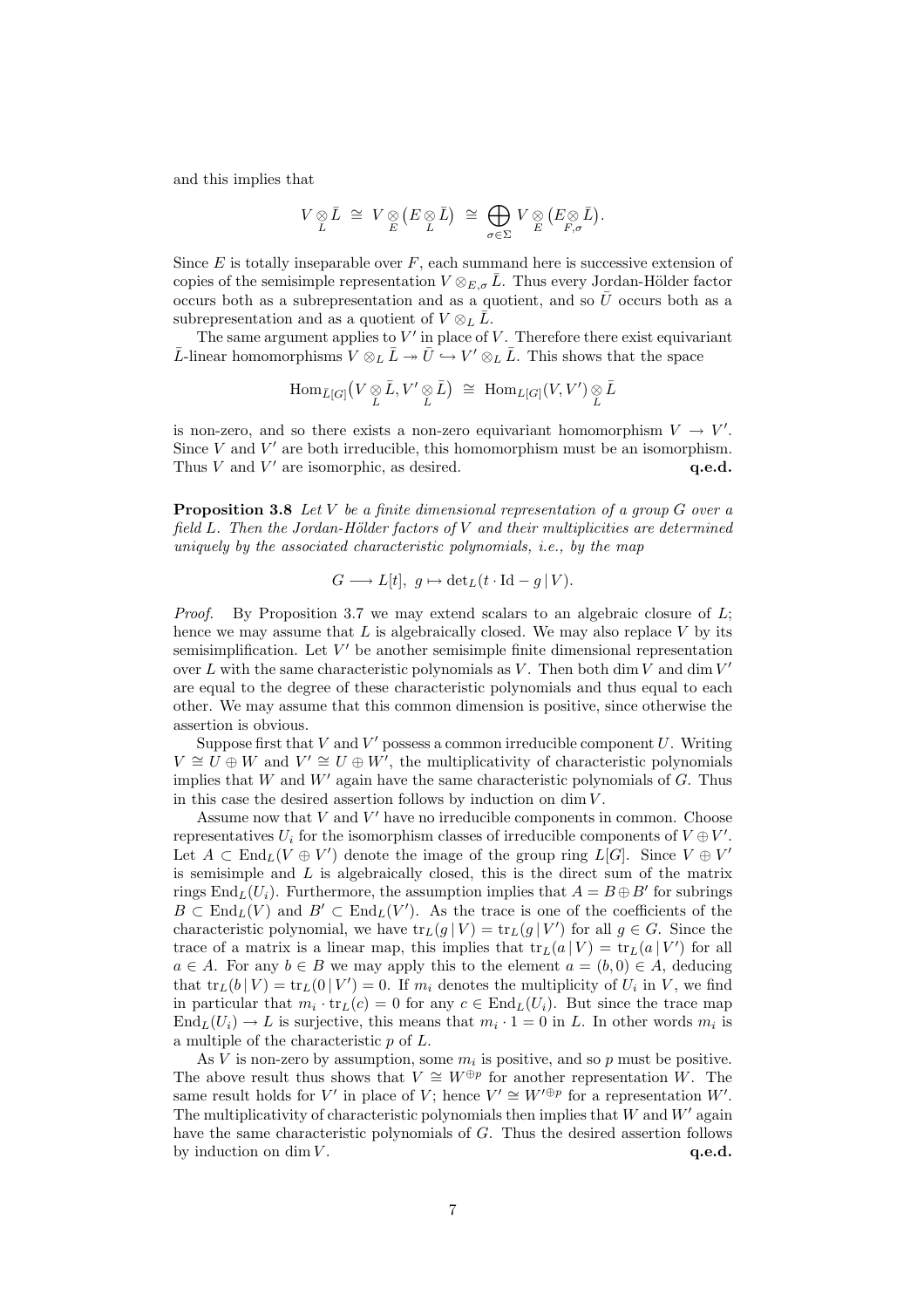# 4 A-Motives

We give a brief introduction to the notions and the basic algebraic theory of Amotives. For a more comprehensive exposition we refer to Anderson's original article [1] and to Goss's textbook [7]. There only the case  $A = \mathbb{F}_q[t]$  is considered under the name of  $t$ -motives. However, the generalization to arbitrary  $A$  is straightforward and will allow extension of coefficients, just as for Drinfeld modules.

We keep the notations of Section 2. As a preparation we recall a consequence of Lang's theorem for  $GL_n$  over finite fields (Lang [10] Corollary to Theorem 1).

Let  $\text{Vec}_{\tau}^{\prime} K$  denote the category of finite dimensional K-vector spaces together with an additive endomorphism  $\tau : V \to V$  satisfying  $\tau(xv) = x^q \tau(v)$  for all  $x \in K$ and  $v \in V$ , such that  $K\tau(V) = V$ . For any such V we abbreviate  $V^{\text{sep}} := V \otimes_K K^{\text{sep}}$ and denote again by  $\tau$  its additive endomorphism  $\tau(v \otimes x) := \tau(v) \otimes x^q$ . For any module with an action of  $\tau$  we denote by  $(\ )^{\tau}$  the submodule of  $\tau$ -invariants.

On the other hand, let  $\text{Rep}_{\mathbb{F}_q}G_K$  denote the category of finite dimensional continuous representations of  $G_K$  over  $\mathbb{F}_q$ . For any such representation H we let  $G_K$ act on  $H \otimes_{\mathbb{F}_q} K^{\text{sep}}$  by  $\sigma(h \otimes x) := \sigma(h) \otimes \sigma(x)$ . For every representation of  $G_K$  we denote by  $\left(\right)^{G_K}$  the subgroup of  $G_K$ -invariants.

**Proposition 4.1** The maps  $V \mapsto T(V) := (V^{\text{sep}})^{\tau}$  and  $H \mapsto D(H) := (H \otimes_{\mathbb{F}_q} H)$  $(K^{\rm sep})^{G_K}$  define mutually quasi-inverse equivalences of categories between  ${\rm Vec}_\tau K^0$ and  $\operatorname{Rep}_{\mathbb{F}_q}G_K$ .

*Proof.* By SGA7 [8] exp.XXII §1 the natural map  $v \otimes x \mapsto vx$  induces an isomorphism

$$
T(V) \otimes_{\mathbb{F}_q} K^{\text{sep}} = (V^{\text{sep}})^{\tau} \otimes_{\mathbb{F}_q} K^{\text{sep}} \longrightarrow V^{\text{sep}}.
$$

Taking  $G_K$ -invariants we deduce an isomorphism  $D(T(V)) \to (V^{\text{sep}})^{G_K} \cong V$ , which is  $\tau$ -equivariant by construction. Conversely by Galois descent the map  $h \otimes x \otimes y \mapsto$  $h \otimes xy$  yields an isomorphism

$$
D(H) \otimes_K K^{\rm sep} = (H \otimes_{\mathbb{F}_q} K^{\rm sep})^{G_K} \otimes_K K^{\rm sep} \longrightarrow H \otimes_{\mathbb{F}_q} K^{\rm sep}.
$$

Taking  $\tau$ -invariants we obtain an isomorphism  $T(D(H)) \to (H \otimes_{\mathbb{F}_q} K^{\text{sep}})^{\tau} \cong H$ , which is  $G_K$ -equivariant by construction. Clearly everything is functorial in V and  $H$ .  $\bold{q.e.d.}$ 

In the following we abbreviate  $A_K = A \otimes_{\mathbb{F}_q} K$  and let I denote the kernel of the homomorphism  $A_K \to K$ ,  $a \otimes x \mapsto \iota(a)x$ .

**Definition 4.2** (A-motives) An A-motive M over K of characteristic  $\mathfrak{p}_0$  is an  $A_K$ -module together with an additive endomorphism  $\tau : M \to M$  satisfying

$$
\tau((a\otimes x)m)=(a\otimes x^q)\tau(m)
$$

for all  $a \in A$ ,  $x \in K$  and  $m \in M$ , such that

- (1) M is finitely generated and projective over  $A_K$ ,
- (2) M is finitely generated over  $K\{\tau\}$ , and
- (3) the  $A_K$ -module  $M/A_K \tau(M)$  is annihilated by a power of I.

The rank of M is the rank of M as an  $A_K$ -module. A homomorphism of A-motives is a homomorphism of  $A_K$ -modules that commutes with  $\tau$ .

By Anderson [1] Proposition 1.8.3 we have: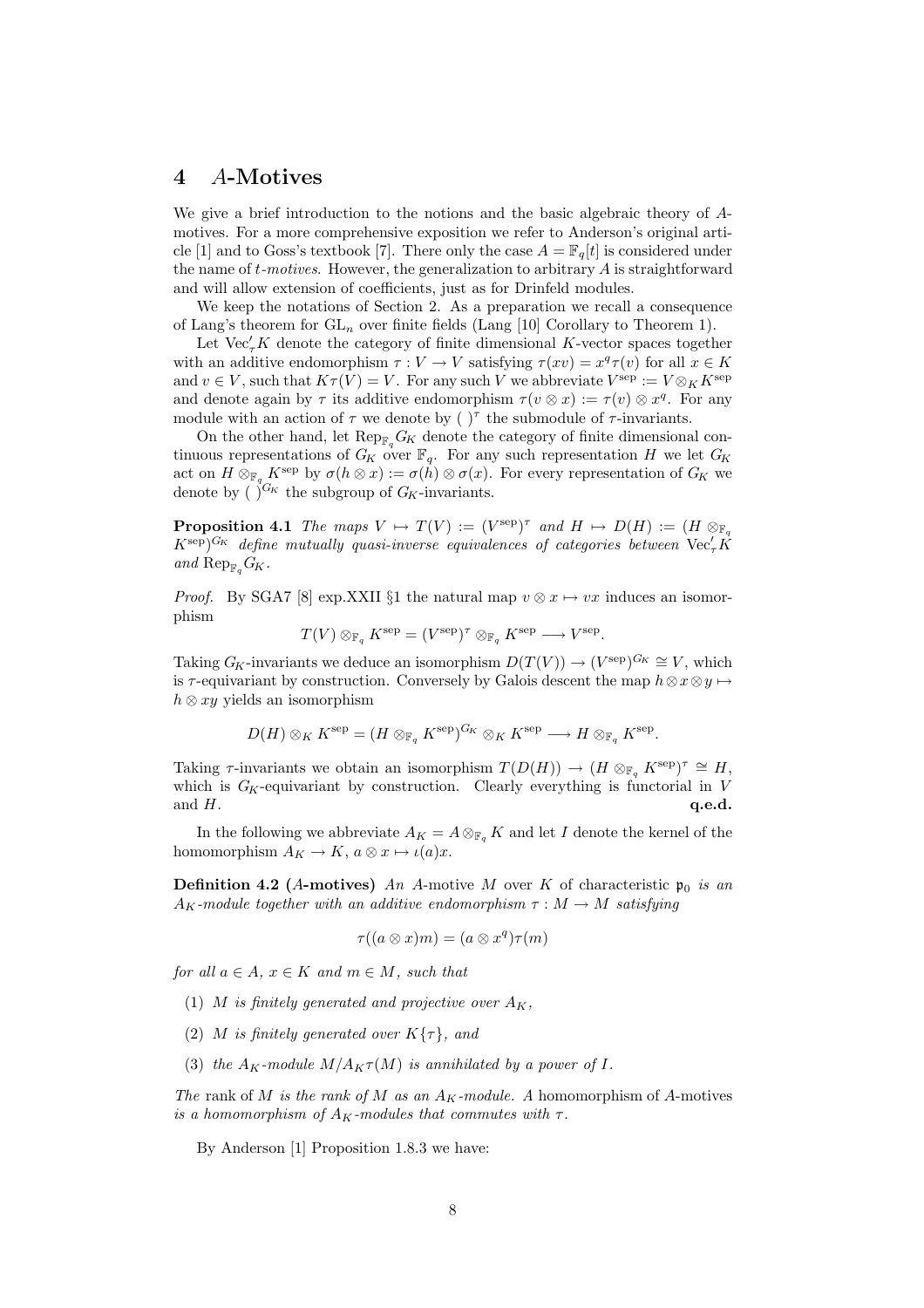Proposition-Definition 4.3 (Torsion and Tate modules) Let M be an A-motive over K of rank r and characteristic  $\mathfrak{p}_0$ .

(1) For any ideal  $\mathfrak{a} \subset A$  not divisible by  $\mathfrak{p}_0$ , the quotient  $M/\mathfrak{a}M$  is an object in  $\mathrm{Vec}_\tau K$  and

$$
M[\mathfrak{a}]:=T(M/\mathfrak{a}M)
$$

is a free module of rank r over  $A/\mathfrak{a}$ , called the module of  $\mathfrak{a}$ -torsion of M.

(2) For any prime  $p \neq p_0$  of A, the p-adic Tate module and the rational p-adic Tate module of M are

$$
T_{\mathfrak{p}}(M) := \varprojlim_{i} M[\mathfrak{p}^{i}] \quad and \quad V_{\mathfrak{p}}(M) := T_{\mathfrak{p}}(M) \otimes_{A_{\mathfrak{p}}} F_{\mathfrak{p}}.
$$

The former is a free module of rank r over  $A_p$ , and the latter is a vector space of dimension r over  $F_{\mathfrak{p}}$ .

By construction, we have continuous actions of the absolute Galois group  $G_K$ on  $M[\mathfrak{a}]$ , on  $T_{\mathfrak{p}}(M)$  and on  $V_{\mathfrak{p}}(M)$ . Moreover, the definition is functorial in M, i.e., every homomorphism  $\eta: N \to M$  of A-motives over K induces  $G_K$ -equivariant homomorphisms  $N[\mathfrak{a}] \to M[\mathfrak{a}]$  and  $T_{\mathfrak{p}}(\eta) : T_{\mathfrak{p}}(N) \to T_{\mathfrak{p}}(M)$ . The following important theorem is the analog of Faltings's famous result and is independently due to Taguchi [18], [19] and Tamagawa [21], [22], [23].

Theorem 4.4 (Tate conjecture for A-motives) For any A-motives  $N$  and  $M$ over K of characteristic  $\mathfrak{p}_0$  and all primes  $\mathfrak{p} \neq \mathfrak{p}_0$  of A, the natural map

 $\text{Hom}_K(N,M) \otimes_A A_{\mathfrak{p}} \longrightarrow \text{Hom}_{A_{\mathfrak{p}}[G_K]}(T_{\mathfrak{p}}(N), T_{\mathfrak{p}}(M))$ 

is an isomorphism.

**Definition 4.5 (Isogenies)** A homomorphism of A-motives  $\eta$  is called an isogeny if ker  $\eta = 0$  and coker  $\eta$  has finite dimension over K. An isogeny  $\eta$  is called separable if  $A_K \tau(\text{coker } \eta) = \text{coker } \eta$ .

Consider a separable isogeny  $\eta: N \to M$ . Then coker  $\eta$  is an object of Vec<sup> $\ell_{\tau} K$ </sup>; hence by Proposition 4.1 it corresponds to the finite  $\mathbb{F}_q[G_K]$ -module  $T(\text{coker } \eta)$ . By functoriality this is also an A-module and is therefore isomorphic to  $\bigoplus_{i=1}^r A/\mathfrak{a}_i$  for suitable  $r \geq 0$  and ideals  $\mathfrak{a}_i \subset A$ .

 $\prod_{i=1}^r \mathfrak{a}_i \subset A$ , where r and the  $\mathfrak{a}_i$  are as above. **Definition 4.6 (Degree)** The degree of a separable isogeny  $\eta$  is the ideal deg  $\eta$  :=

In the following, by a *sublattice of* an  $A_p$ -module or an  $F_p$ -vector space we mean a finitely generated  $A_p$ -submodule of maximal rank.

**Proposition 4.7 (Isogenies and lattices)** Let  $\eta: N \to M$  be a separable isogeny of A-motives over K of characteristic  $\mathfrak{p}_0$ . Then  $\text{im}(T_{\mathfrak{p}}(\eta)) \subset T_{\mathfrak{p}}(M)$  is a  $G_K$ invariant sublattice for all primes  $\mathfrak{p} \neq \mathfrak{p}_0$  of A, with equality for all  $\mathfrak{p} \nmid \deg \eta$ .

*Proof.* Since deg  $\eta$  annihilates  $T(\text{coker } \eta)$ , Proposition 4.1 implies that it also annihilates coker  $\eta$ . Thus for any non-zero element  $a \in \deg \eta$  we have  $aM \subset \eta(N) \subset$ M, and so there exists an isogeny  $\hat{\eta} : M \to N$  such that  $\eta \circ \hat{\eta} = a \cdot \text{Id}$ . This implies that the image of  $T_{\mathfrak{p}}(\eta): T_{\mathfrak{p}}(N) \to T_{\mathfrak{p}}(M)$  contains  $a \cdot T_{\mathfrak{p}}(M)$ . In particular im $(T_{\mathfrak{p}}(\eta))$ is a sublattice of  $T_p(M)$  for all p, and is equal to  $T_p(M)$  for all  $p \nmid a$ . Since for any  $\mathfrak{p} \nmid \deg \eta$  we can choose  $a \in (\deg \eta) \setminus \mathfrak{p}$ , we have equality for all  $\mathfrak{p} \nmid \deg \eta$ , as desired. q.e.d.

In the following proposition we call two isogenies  $\eta: N \to M$  and  $\eta': N' \to M$ isomorphic if there exists an isomorphism  $\theta \colon N' \to N$  such that  $\eta \circ \theta = \eta'$ . This is equivalent to saying that the submodules  $\eta(N)$  and  $\eta'(N')$  of M coincide.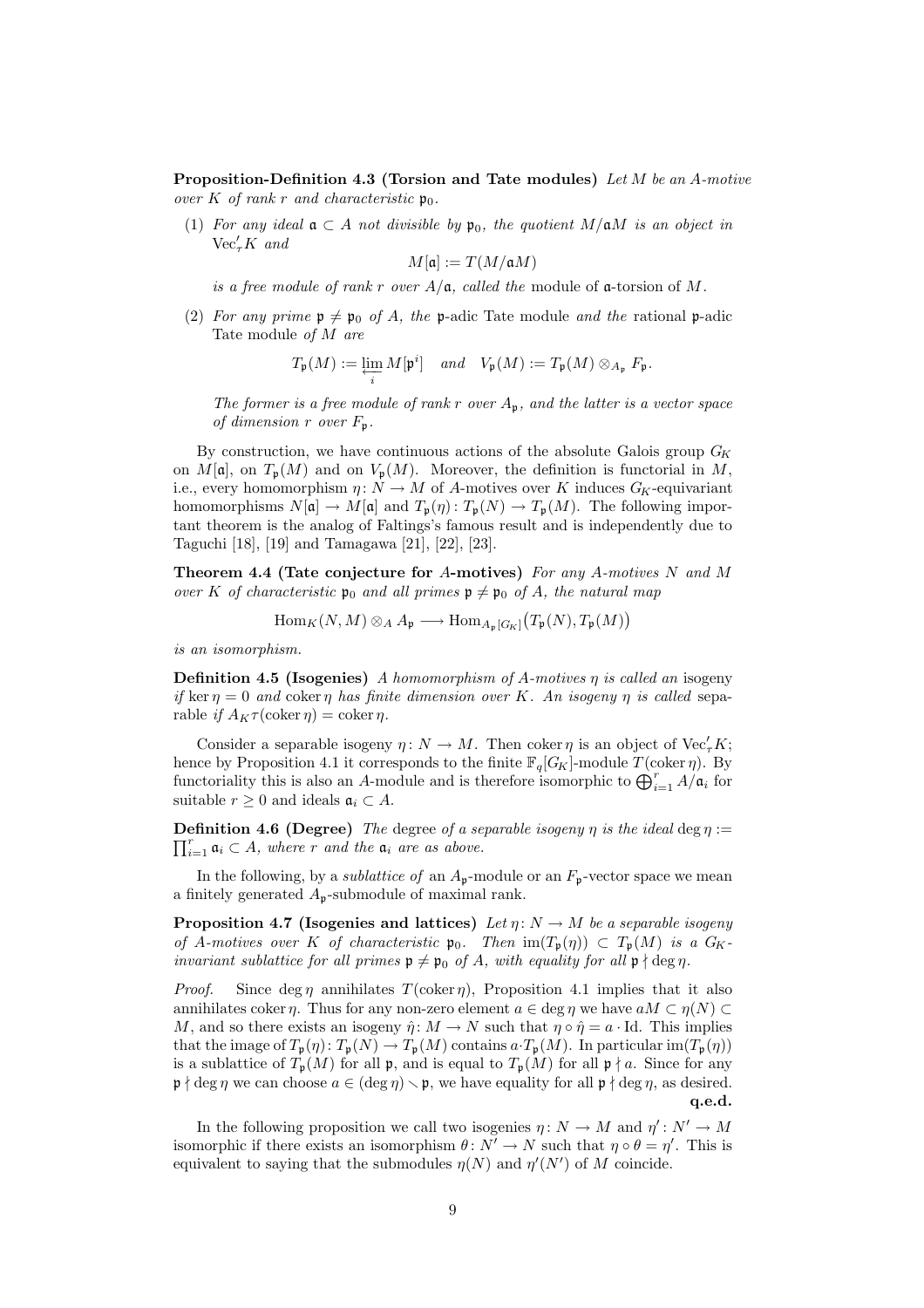Proposition 4.8 (Classification of isogenies) For any A-motive M over K of characteristic  $\mathfrak{p}_0$ , the map  $\eta \mapsto (\text{im}(T_{\mathfrak{p}}(\eta)))_{\mathfrak{p}\neq\mathfrak{p}_0}$  induces a bijection

| ( <i>isomorphism classes of</i><br>$\zeta$ separable isogenies $\eta$ :<br>$\big\{ N \to M \text{ with } \mathfrak{p}_0 \nmid \deg \eta \big\}$ | $\int$ collections of $G_K$ -invariant $\lambda$<br>$\int sublattices \Lambda_{\mathfrak{p}} \subset T_{\mathfrak{p}}(M)$<br>$\int$ for all $\mathfrak{p} \neq \mathfrak{p}_0$ such that $\Lambda_{\mathfrak{p}}$<br>$\mathbf{I} = T_{\mathfrak{p}}(M)$ for almost all $\mathfrak{p}$ |
|-------------------------------------------------------------------------------------------------------------------------------------------------|---------------------------------------------------------------------------------------------------------------------------------------------------------------------------------------------------------------------------------------------------------------------------------------|
|-------------------------------------------------------------------------------------------------------------------------------------------------|---------------------------------------------------------------------------------------------------------------------------------------------------------------------------------------------------------------------------------------------------------------------------------------|

Proof. Clearly isomorphic isogenies yield the same lattices; hence the map is welldefined. To construct an inverse let  $(\Lambda_{\mathfrak{p}})_{\mathfrak{p}\neq\mathfrak{p}_0}$  be a collection of sublattices as in the proposition. Let  $\mathfrak{p} \neq \mathfrak{p}_0$  be a prime with  $\Lambda_{\mathfrak{p}} \neq T_{\mathfrak{p}}(M)$ . Then  $\Lambda_{\mathfrak{p}}$  contains  $\mathfrak{p}^m T_{\mathfrak{p}}(M)$ for some  $m > 0$ , and so we have a natural surjection

$$
M[\mathfrak{p}^m] \cong T_{\mathfrak{p}}(M)/\mathfrak{p}^m T_{\mathfrak{p}}(M) \rightarrow T_{\mathfrak{p}}(M)/\Lambda_{\mathfrak{p}}.
$$

By applying the functor  $D$  from Proposition 4.1 we obtain surjections

$$
M \ \twoheadrightarrow \ M/\mathfrak{p}^m M \ \cong \ D\big(M[\mathfrak{p}^m]\big) \ \twoheadrightarrow \ D\big(T_{\mathfrak{p}}(M)/\Lambda_{\mathfrak{p}}\big).
$$

Let  $M'$  denote the kernel of the composite map. Then  $M'$  is an A-submotive of M such that the inclusion map  $M' \hookrightarrow M$  is a separable isogeny of p-power degree with  $T_{\mathfrak{p}}(M') = \Lambda_{\mathfrak{p}}$ . We apply this construction recursively for every prime  $\mathfrak{p} \neq \mathfrak{p}_0$ at which  $\Lambda_{\mathfrak{p}} \neq T_{\mathfrak{p}}(M)$  and obtain an A-submotive N' such that the inclusion map  $N' \hookrightarrow M$  is a separable isogeny with  $T_{\mathfrak{p}}(N') = \Lambda_{\mathfrak{p}}$  for all  $\mathfrak{p} \neq \mathfrak{p}_0$ .

Thus to any collection  $(\Lambda_{\mathfrak{p}})_{\mathfrak{p}\neq\mathfrak{p}_0}$  we have associated an isogeny which gives back the lattices  $\Lambda_p$ . It remains to show that for any separable isogeny  $\eta : N \to M$ of degree not divisible by  $\mathfrak{p}_0$ , the above construction applied to the lattices  $\Lambda_{\mathfrak{p}} :=$  $\text{im}(T_{\mathfrak{p}}(\eta))$  yields an isogeny isomorphic to  $\eta$ . For any  $\mathfrak{p} \neq \mathfrak{p}_0$  with  $\Lambda_{\mathfrak{p}} \neq T_{\mathfrak{p}}(M)$ let  $M' \subset M$  be as above. Then the construction together with the equivalence of categories 4.1 implies that  $\eta$  factors through a separable isogeny  $N \to M'$  of degree prime to **p**. After repeating this with all  $\mathfrak{p} \deg \eta$  we obtain a factorization  $N \to N' \hookrightarrow M$  of  $\eta$ , where N' is as above and  $N \to N'$  is a separable isogeny of degree 1. This is the desired isomorphism.  $q.e.d.$ 

Proposition 4.9 (Isomorphism classes in an isogeny class) Let M be an Amotive over K of characteristic  $\mathfrak{p}_0$ . Set  $E := \text{End}_K(M)$  and  $E_{(\mathfrak{p}_0)} := E \otimes_A A_{(\mathfrak{p}_0)}$ , where  $A_{(p_0)} \subset F$  denotes the localization of A at  $p_0$ . Then the multiplicative group  $E^*_{(\mathfrak{p}_0)}$  acts naturally on the set of all sublattices of  $V_{\mathfrak{p}}(M)$ , and there exists a natural bijection



*Proof.* The map is defined by choosing some  $\eta$  and setting  $\Lambda_p := \text{im}(T_p(\eta))$ . To show that it is well-defined consider any two separable isogenies  $\eta, \eta' : N \to M$  of degree not divisible by  $\mathfrak{p}_0$ . Take any element  $a \in (\deg \eta) \setminus \mathfrak{p}_0$  and let  $\hat{\eta} : M \to N$ be such that  $\eta \circ \hat{\eta} = a \cdot \text{Id}$ , as in the proof of Proposition 4.7. Then the equality  $\eta \circ \hat{\eta} \circ \eta = a \cdot \eta = \eta \circ (a \cdot \text{Id})$  implies that  $\hat{\eta} \circ \eta = a \cdot \text{Id}$  on N. Similarly, we can find an element  $a' \in (\text{deg }\eta') \setminus \mathfrak{p}_0$  and an isogeny  $\hat{\eta}' : M \to N$  such that  $\eta' \circ \hat{\eta}' = a' \cdot \text{Id}$ and  $\hat{\eta}' \circ \eta' = a' \cdot \text{Id}$ . The calculation

$$
(\eta' \circ \hat{\eta}) \circ \eta = \eta' \circ (\hat{\eta} \circ \eta) = \eta' \circ (a \cdot \text{Id}) = (a \cdot \text{Id}) \circ \eta'
$$

then implies that

$$
T_{\mathfrak{p}}(\eta' \circ \hat{\eta})\big(\mathrm{im}(T_{\mathfrak{p}}(\eta))\big) = T_{\mathfrak{p}}(a \cdot \mathrm{Id})\big(\mathrm{im}(T_{\mathfrak{p}}(\eta'))\big)
$$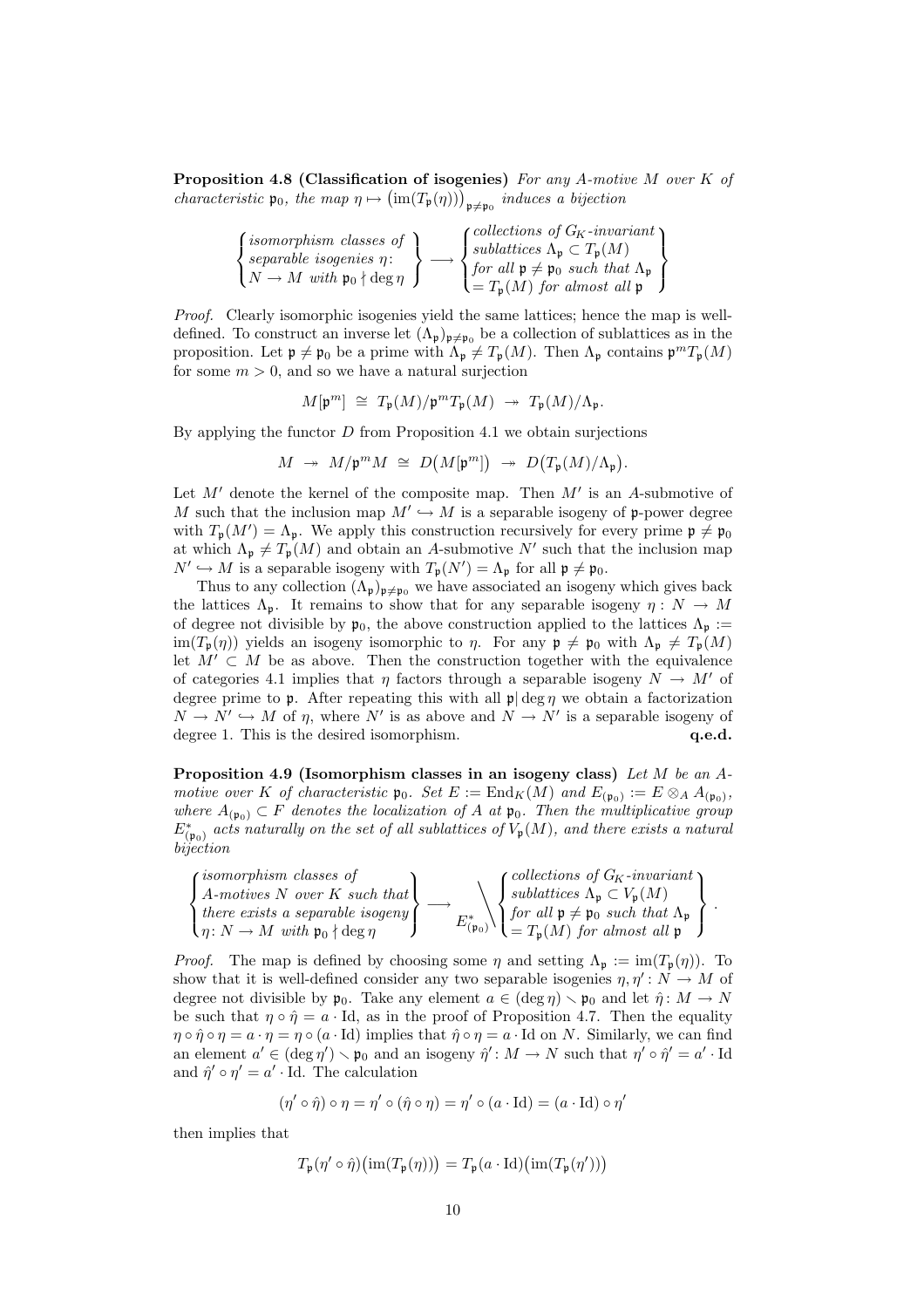for all  $\mathfrak{p} \neq \mathfrak{p}_0$ . By construction  $a \cdot Id$ ,  $a' \cdot Id \in E$  become invertible in  $E_{(\mathfrak{p}_0)}$ , and so the calculation

$$
(\eta \circ \hat{\eta}') \circ (\eta' \circ \hat{\eta}) = \eta \circ (a' \cdot \text{Id}) \circ \hat{\eta} = (a' \cdot \text{Id}) \circ (\eta \circ \hat{\eta}) = (a' \cdot \text{Id}) \circ (a \cdot \text{Id})
$$

implies that  $\eta' \circ \hat{\eta}$  becomes invertible in  $E_{(\mathfrak{p}_0)}$ , too. Thus the two collections of lattices are equivalent by the element  $a^{-1}(\eta' \circ \hat{\eta}) \in E^*_{(\mathfrak{p}_0)}$ ; hence the map is welldefined.

To show that it is injective consider two separable isogenies  $\eta: N \to M$  and  $\eta' : N' \to M$  of degree not divisible by  $\mathfrak{p}_0$ , such that the associated collections of lattices are equivalent under  $E^*_{(\mathfrak{p}_0)}$ . Then there exist  $a, a' \in A \setminus \mathfrak{p}_0$  such that

$$
\operatorname{im}(T_{\mathfrak{p}}(a\cdot\eta)) = T_{\mathfrak{p}}(a\cdot\operatorname{Id})\bigl(\operatorname{im}(T_{\mathfrak{p}}(\eta))\bigr) = T_{\mathfrak{p}}(a'\cdot\operatorname{Id})\bigl(\operatorname{im}(T_{\mathfrak{p}}(\eta'))\bigr) = \operatorname{im}(T_{\mathfrak{p}}(a'\cdot\eta'))
$$

for all  $\mathfrak{p} \neq \mathfrak{p}_0$ . Since  $a \cdot \eta$  and  $a' \cdot \eta'$  are again separable of degree not divisible by  $\mathfrak{p}_0$ , Proposition 4.8 implies that  $N$  and  $N'$  are isomorphic, as desired.

To show that the map is surjective let  $(\Lambda_{\mathfrak{p}})_{\mathfrak{p}\neq\mathfrak{p}_0}$  be a collection of sublattices as in the proposition. Then there are at most finitely many  $\mathfrak{p} \neq \mathfrak{p}_0$  with  $\Lambda_{\mathfrak{p}} \not\subset T_{\mathfrak{p}}(M)$ . Choose any element  $a \in A \setminus \mathfrak{p}_0$  such that  $a\Lambda_{\mathfrak{p}} \subset T_{\mathfrak{p}}(M)$  for these  $\mathfrak{p}$ . Then we have  $a\Lambda_{p} \subset T_{p}(M)$  for all  $p \neq p_{0}$ , with equality for almost all p. Thus Proposition 4.8 yields an A-motive mapping to the collection of lattices  $(a\Lambda_{\mathfrak{p}})_{\mathfrak{p}\neq\mathfrak{p}_0}$ . By construction this collection is equivalent to the collection  $(\Lambda_{\mathfrak{p}})_{\mathfrak{p}\neq\mathfrak{p}_0}$ , and the surjectivity follows. q.e.d.

Finally we explain the relation with Drinfeld modules. For every Drinfeld Amodule  $\phi$  over K we set  $M_{\phi} := K\{\tau\}$  with the action of  $a \otimes x \in A_K$  by  $(a \otimes x)m =$  $xm\phi_a$  and of  $\tau$  by left multiplication. One easily shows that this defines an Amotive and that the construction is functorial in  $\phi$ . More precisely, we have (cf. Anderson [1] Theorem 1):

Proposition 4.10 This construction defines a fully faithful contravariant functor from the category of Drinfeld A-modules over K of characteristic  $\mathfrak{p}_0$  to the category of A-motives over K characteristic  $\mathfrak{p}_0$ . Its essential image consists of all A-motives which are free of rank one over  $K\{\tau\}$ .

The contravariance of this functor is also reflected in a duality between the torsion modules of  $\phi$  and of  $M_{\phi}$  (cf. Anderson [1] Proposition 1.8.3). Let  $\Omega_A$ denote the module of Kähler differentials of A.

**Proposition 4.11** Let  $\phi$  be a Drinfeld A-module over K of characteristic  $\mathfrak{p}_0$ .

(1) For all ideals  $\mathfrak a$  in A not divisible by  $\mathfrak p_0$ , there is a natural  $G_K$ -equivariant isomorphism

$$
M_{\phi}[\mathfrak{a}] \cong \text{Hom}_{A}(\phi[\mathfrak{a}], \mathfrak{a}^{-1}\Omega_{A}/\Omega_{A}).
$$

(2) For all primes  $p \neq p_0$ , there is a natural  $G_K$ -equivariant isomorphism

$$
T_{\mathfrak{p}}(M_{\phi}) \cong \text{Hom}_{A_{\mathfrak{p}}}\big(T_{\mathfrak{p}}(\phi), \Omega_A \otimes_A A_{\mathfrak{p}}\big).
$$

**Remark 4.12** For any two Drinfeld A-modules  $\phi$  and  $\psi$  over K the above correspondences yield a commutative diagram

$$
\operatorname{Hom}_{K}(\phi, \psi) \otimes_{A} A_{\mathfrak{p}} \longrightarrow \operatorname{Hom}_{A_{\mathfrak{p}}[G_{K}]}(T_{\mathfrak{p}}(\phi), T_{\mathfrak{p}}(\psi))
$$
\n
$$
\cdot \parallel_{4.10} \qquad \qquad \cdot \parallel_{4.11(2)}
$$
\n
$$
\operatorname{Hom}_{K}(M_{\psi}, M_{\phi}) \otimes_{A} A_{\mathfrak{p}} \longrightarrow \operatorname{Hom}_{A_{\mathfrak{p}}[G_{K}]}(T_{\mathfrak{p}}(M_{\psi}), T_{\mathfrak{p}}(M_{\phi})).
$$

Thus Theorem 2.4 becomes a special case of Theorem 4.4.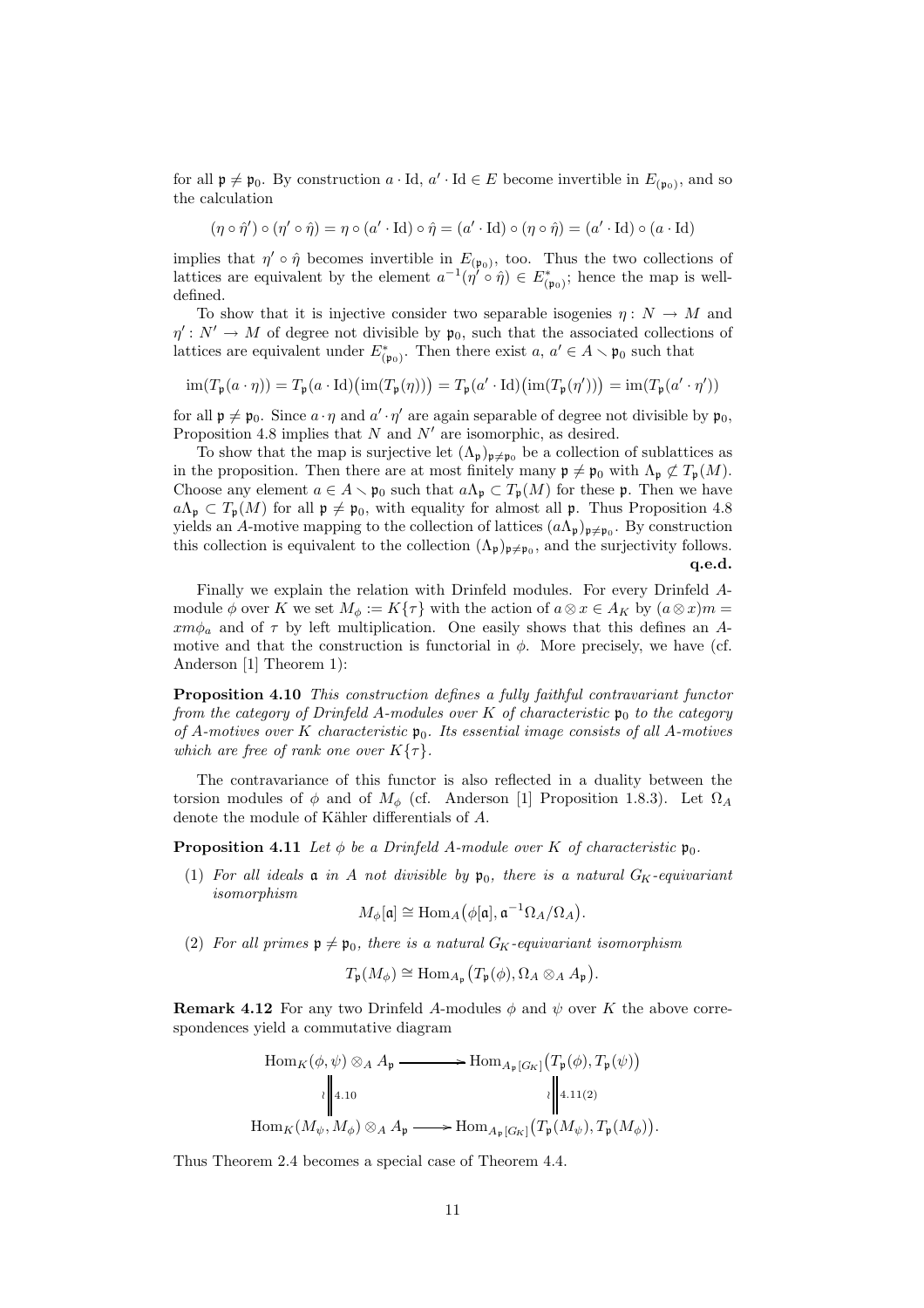# 5 Proof of the main theorem

Throughout this section, we fix an A-motive  $M$  over  $K$  which is the direct sum of A-motives associated to Drinfeld A-modules of special characteristic  $\mathfrak{p}_0$ . The proof of Theorem 1.2 follows the argument of Deligne [3] Corollaire 2.8 for abelian varieties over number fields. An important step is the classification of isogenies by lattices from Propositions 4.8 and 4.9. Thus in this section we first study the Galois invariant sublattices of  $V_{\mathfrak{p}}(M)$  for any fixed  $\mathfrak{p} \neq \mathfrak{p}_0$ . We prove that the action of  $\left( \text{End}_K(M) \otimes_A F_{\mathfrak{p}} \right)^*$  on the set of these sublattices is transitive for almost all  $\mathfrak{p} \neq \mathfrak{p}_0$ and 'almost transitive' for all  $\mathfrak{p} \neq \mathfrak{p}_0$ . Working adèlically, the desired finiteness is then reduced to the finiteness of the class number.

First we group the direct summands of  $M$  by their isogeny classes. Thus we write

$$
M = \bigoplus_{i=1}^{n} M_i \quad \text{and} \quad M_i = \bigoplus_{j=1}^{k_i} M_{\phi^{i,j}}
$$

with Drinfeld A-modules  $\phi^{i,j}$  such that  $\phi^{i,j}$  and  $\phi^{i',j'}$  are isogenous over K if and only if  $i = i'$ . Then the endomorphism ring of M decomposes accordingly as

$$
E := \operatorname{End}_K(M) = \bigoplus_{i=1}^n \operatorname{End}_K(M_i).
$$

In particular,

$$
E \otimes_A F \cong \bigoplus_{i=1}^n \text{Mat}_{k_i \times k_i}(\text{End}_K(\phi^{i,1})^{\text{op}} \otimes_A F)
$$

is a finite dimensional semisimple F-algebra.

Next for every prime  $\mathfrak{p} \neq \mathfrak{p}_0$ , Proposition 4.11 (2) yields a natural isomorphism

(5.1) 
$$
T_{\mathfrak{p}}(M) = \bigoplus_{i=1}^{n} \bigoplus_{j=1}^{k_i} T_{\mathfrak{p}}(M_{\phi^{i,j}}) \cong \bigoplus_{i=1}^{n} \bigoplus_{j=1}^{k_i} \text{Hom}_{A_{\mathfrak{p}}}(T_{\mathfrak{p}}(\phi^{i,j}), \Omega_A \otimes_A A_{\mathfrak{p}}).
$$

Since  $\Omega_A$  is locally free of rank 1 over A, the representation theoretic properties of  $T_{\mathfrak{p}}(M)$  can therefore be read off from those of  $T_{\mathfrak{p}}(\phi^{i,j})$ . In particular, the results of Sections 2 and 3 apply.

#### 5.1 Galois invariant sublattices

In this subsection we investigate the  $G_K$ -invariant sublattices of  $V_p(M)$  for  $p \neq p_0$ . For this we first analyze the image of the group ring  $A_{\mathfrak{p}}[G_K]$  in

$$
\mathrm{End}_{E\otimes_A F_{\mathfrak{p}}}\big(V_{\mathfrak{p}}(M)\big).
$$

**Proposition 5.2** For all  $\mathfrak{p} \neq \mathfrak{p}_0$ , the ring  $\text{End}_{E \otimes_A F_{\mathfrak{p}}}(V_{\mathfrak{p}}(M))$  is a semisimple  $F_{\mathfrak{p}}$ algebra, and the image of  $A_p[G_K]$  is an  $A_p$ -order in it.

*Proof.* By Theorem 2.3 and the decomposition (5.1) the  $F_p[G_K]$ -module

$$
V_{\mathfrak{p}}(M) = \bigoplus_{i=1}^{n} \bigoplus_{j=1}^{k_i} V_{\mathfrak{p}}(M_{\phi^{i,j}})
$$

is semisimple. Thus the image of  $F_{\mathfrak{p}}[G_K]$  in  $\text{End}_{F_{\mathfrak{p}}}(V_{\mathfrak{p}}(M))$  is a semisimple subalgebra, and by Jacobson's density theorem it is equal to its bicommutant. But by the Tate conjecture, Theorem 4.4, its commutant is  $E \otimes_A F_p$ . Thus the image of  $F_{\mathfrak{p}}[G_K]$  is the commutant of  $E \otimes_A F_{\mathfrak{p}}$ , i.e., equal to  $\text{End}_{E \otimes_A F_{\mathfrak{p}}}(V_{\mathfrak{p}}(M))$ . From these facts both assertions follow.  $q.e.d.$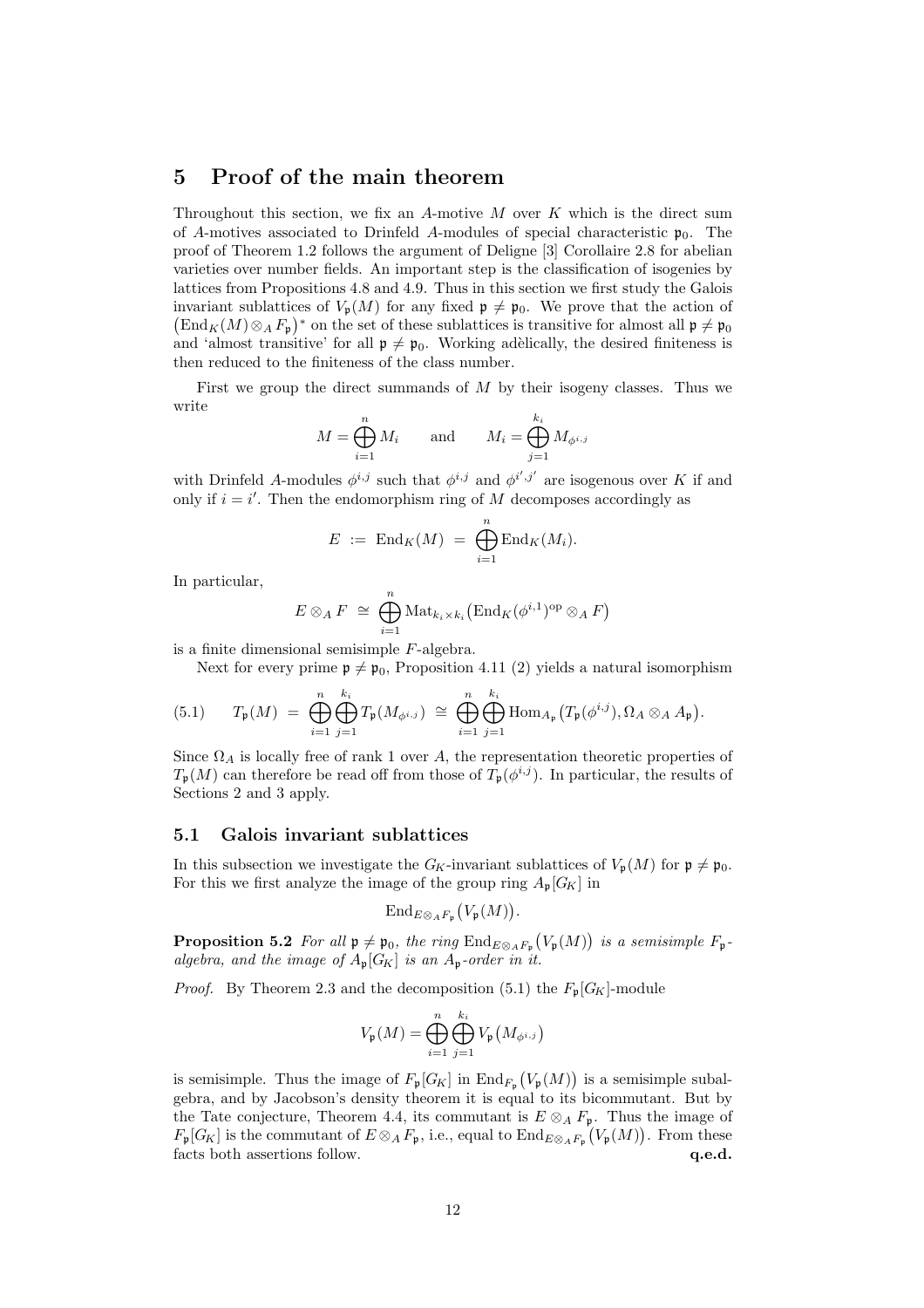**Proposition 5.3** For all  $\mathfrak{p} \neq \mathfrak{p}_0$ , the number of orbits of  $(E \otimes_A F_{\mathfrak{p}})^*$  in the set of  $G_K$ -invariant sublattices of  $V_p(M)$  is finite.

Proof. By the Jordan-Zassenhaus theorem (Reiner [15] Theorem 26.4) Proposition 5.2 implies that there are only finitely many isomorphism classes of  $G_K$ -invariant sublattices of  $V_{p}(M)$ . Every isomorphism between two  $G_K$ -invariant sublattices of  $V_{\mathfrak{p}}(M)$  extends to a  $G_K$ -equivariant automorphism of  $V_{\mathfrak{p}}(M)$ . By Theorem 4.4 these automorphisms are precisely the elements of  $(E \otimes_A F_{\mathfrak{p}})^*$ q.e.d.

Next we exploit Theorems 2.8 and 3.1.

**Proposition 5.4** There exists a finite set  $S_0$  of primes of A, containing  $\mathfrak{p}_0$ , such that for all p outside  $S_0$ , the image of the group ring  $A_{\mathfrak{p}}[G_K]$  in  $\text{End}_{E \otimes_A F_{\mathfrak{p}}}(V_{\mathfrak{p}}(M))$ is a finite direct sum of matrix rings over complete discrete valuations rings. In particular, this image is a maximal order in  $\text{End}_{E\otimes_A F_{\mathfrak{p}}}(V_{\mathfrak{p}}(M)).$ 

*Proof.* For any  $i = 1, ..., n$  and all  $\mathfrak{p} \neq \mathfrak{p}_0$  let  $B_{i,\mathfrak{p}}$  denote the image of  $A_{\mathfrak{p}}[G_K]$ in End<sub>Ap</sub>  $(T_p(M_i))$ . Since the direct summands  $T_p(M_{\phi^{i,j}})$  of  $T_p(M_i)$  become isomorphic over  $F_{\mathfrak{p}}$ , this is isomorphic to the image of  $A_{\mathfrak{p}}[G_K]$  in  $\text{End}_{A_{\mathfrak{p}}}(T_{\mathfrak{p}}(M_{\phi^{i,1}})).$ By Proposition 4.11 (2) it is therefore anti-isomorphic to the image of  $A_p[G_K]$  in  $\text{End}_{A_{\mathfrak{p}}}(T_{\mathfrak{p}}(\phi^{i,1}))$ . Thus Theorem 2.8 implies that for almost all  $\mathfrak{p}$  we have

$$
B_{i,\mathfrak{p}} \cong \text{Mat}_{d_i \times d_i}(Z_i \otimes_A A_{\mathfrak{p}}),
$$

where  $Z_i$  denotes the center of the endomorphism ring of  $\phi^{i,1}$  and  $d_i$  is some positive integer. Moreover,  $Z_i$  is integrally closed above almost all primes  $\mathfrak{p}$ , and at all these primes  $Z_i \otimes_A A_p$  is a finite direct sum of complete discrete valuations rings.

Let  $B_{\mathfrak{p}}$  denote the image of  $A_{\mathfrak{p}}[G_K]$  in  $\text{End}_{A_{\mathfrak{p}}}(T_{\mathfrak{p}}(M))$ . Then the projection maps induce an embedding

$$
B_{\mathfrak{p}} \ \hookrightarrow \ \bigoplus_{i=1}^n B_{i,\mathfrak{p}} \ \subset \ \bigoplus_{i=1}^n \mathrm{End}_{A_{\mathfrak{p}}}\bigl(T_{\mathfrak{p}}(M_i)\bigr).
$$

We will show that the inclusion on the left hand side is an equality for almost all  $\mathfrak{p}$ . To this end we look at these rings as left modules over  $A_{\mathfrak{p}}[G_K]$ . Let  $r_i$  denote the rank of the A-motive  $M_i$ . Then there is a (non-canonical) isomorphism of left  $A_{\mathfrak{p}}[G_K]$ -modules

$$
N_{i,\mathfrak{p}} := \operatorname{End}_{A_{\mathfrak{p}}}\left(T_{\mathfrak{p}}(M_{i})\right) \cong T_{\mathfrak{p}}(M_{i})^{\oplus r_{i}} \cong \bigoplus_{j=1}^{k_{i}} T_{\mathfrak{p}}(M_{\phi^{i,j}})^{\oplus r_{i}}
$$

$$
\cong \bigoplus_{j=1}^{4,11} \operatorname{Hom}_{A_{\mathfrak{p}}}\left(T_{\mathfrak{p}}(\phi^{i,j}), \Omega_{A} \otimes_{A} A_{\mathfrak{p}}\right)^{\oplus r_{i}}
$$

.

For any fixed  $i \neq i'$ , Theorem 3.1 implies that for almost all  $\mathfrak{p}$ , the modules  $N_{i,\mathfrak{p}}$  and  $N_{i',p}$  do not possess an isomorphic non-trivial finite  $A_p[G_K]$ -subquotient. Since there are only finitely many  $i$  and  $i'$ , we deduce that for almost all  $\mathfrak{p}$ , no two direct summands of  $\bigoplus_{i=1}^n N_{i,\mathfrak{p}}$  possess an isomorphic non-trivial finite  $A_{\mathfrak{p}}[G_K]$ -subquotient. Thus for these  $\mathfrak{p}$ , every  $A_{\mathfrak{p}}[G_K]$ -submodule of  $\bigoplus_{i=1}^n N_{i,\mathfrak{p}}$  decomposes according to i. In particular  $B_{\mathfrak{p}}$  decomposes, and since  $B_{i,\mathfrak{p}}$  is its image in  $N_{i,\mathfrak{p}}$ , the inclusion  $B_{\mathfrak{p}} \hookrightarrow \bigoplus_{i=1}^n B_{i,\mathfrak{p}}$  must be an equality.

Since  $B_{i,p}$  is a finite direct sum of matrix rings over complete discrete valuations rings for almost all  $\mathfrak{p}$ , the same now follows for  $B_{\mathfrak{p}}$ , as desired. **q.e.d.** 

**Proposition 5.5** Let  $S_0$  be as in Proposition 5.4. Then for all primes  $\mathfrak{p} \notin S_0$ , the action of  $(E \otimes_A F_{\mathfrak{p}})^*$  on the set of  $G_K$ -invariant sublattices of  $V_{\mathfrak{p}}(M)$  is transitive.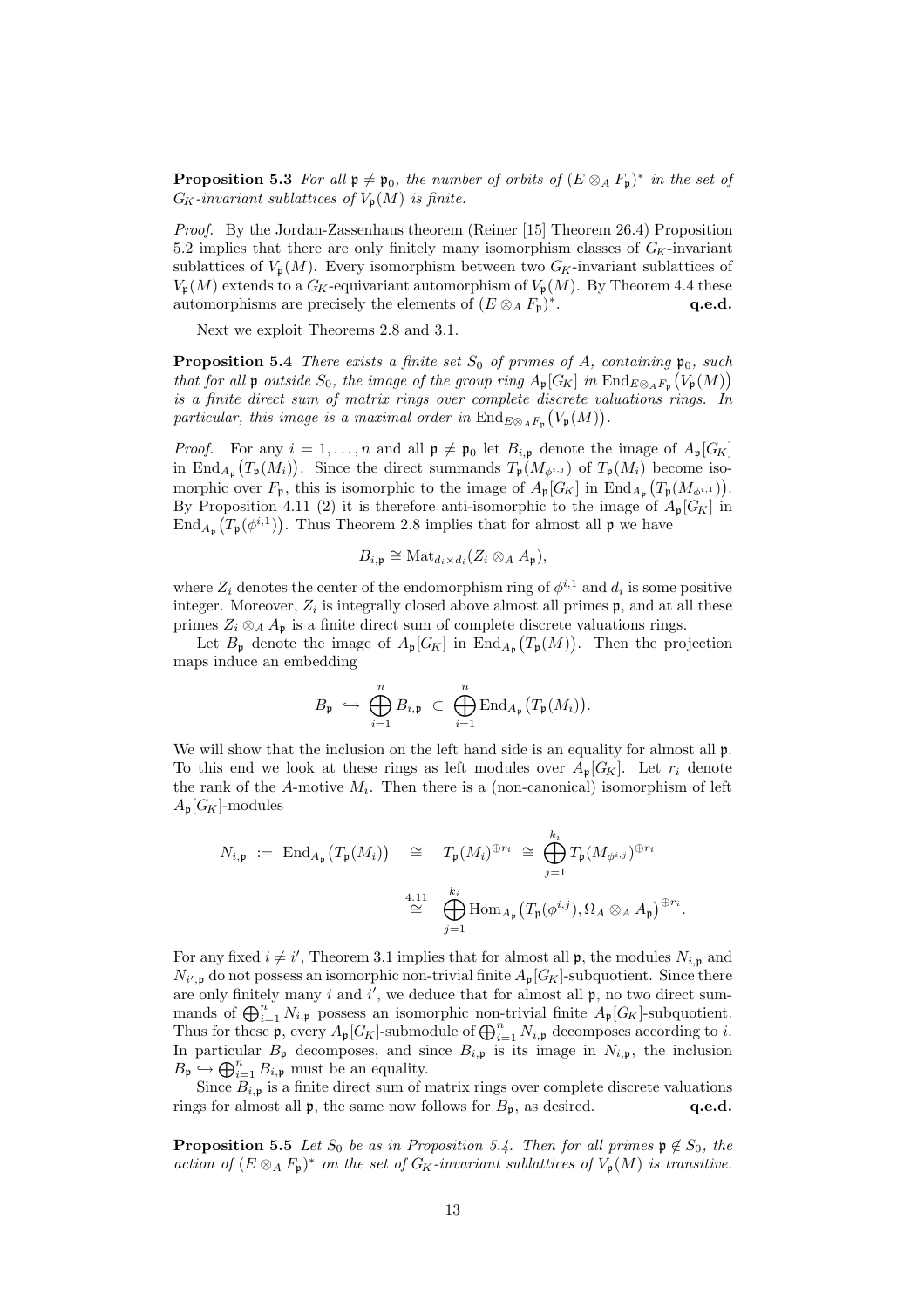*Proof.* Since the image of  $A_{\mathfrak{p}}[G_K]$  is a maximal order in  $\text{End}_{E\otimes_A F_{\mathfrak{p}}}(V_{\mathfrak{p}}(M))$  by Proposition 5.4, it follows from Reiner [15] Theorem 18.10 that any two  $G_K$ -invariant sublattices of  $V_p(M)$  are isomorphic  $A_p[G_K]$ -modules. As in the proof of Proposition 5.3 this implies that they are equivalent under  $(E \otimes_A F_{\mathfrak{p}})^*$ , as desired. q.e.d.

#### 5.2 Adèlization

Set  $S := {\infty, \mathfrak{p}_0}$  and let

$$
\widehat{A}^S := \prod_{\mathfrak{p} \not\in S} A_{\mathfrak{p}}
$$

denote the profinite completion of A away from S. Let

$$
\mathbb{A}_F^S:=\widehat{A}^S\otimes_A F\cong \prod_{\mathfrak{p}\not\in S}F_{\mathfrak{p}}
$$

denote the ring of partial adèles of F away from S. Let  $A_{(\mathfrak{p}_0)}$  be the localization of A at  $\mathfrak{p}_0$ .

**Proposition 5.6** For any open subgroup  $\mathcal{K} \subset (E \otimes \mathbb{A}_F^S)^*$ , the number of double cosets

$$
\big(E\otimes_A A_{(\mathfrak{p}_0)}\big)^*\setminus \big(E\otimes_A\mathbb{A}_F^S\big)^*\bigm/\mathcal{K}
$$

is finite.

*Proof.* Since  $K$  is open, it contains a subgroup of finite index of the open compact subgroup  $(E \otimes_A \tilde{A}^S)^*$ . It therefore suffices to prove the proposition in the case  $\mathcal{K} = (E \otimes_A \widehat{A}^S)^*$ .

We can then translate the assertion into one about lattices, as follows. For every  $\underline{e} \in (E \otimes_A \mathbb{A}_F^S)^*$  we define

$$
\Lambda_{\underline{e}}:=\big(E\otimes_A A_{(\mathfrak{p}_0)}\big)\cap \underline{e}\big(E\otimes_A\widehat{A}^S\big).
$$

This is a right E-submodule of  $E \otimes_A A_{(p_0)}$ . Since  $\underline{e}$  and  $\underline{e}^{-1}$  have only finitely many poles, there exists an element  $a \in A \setminus \mathfrak{p}_0$  such that

$$
a(E \otimes_A \widehat{A}^S) \subset \underline{e}(E \otimes_A \widehat{A}^S) \subset a^{-1}(E \otimes_A \widehat{A}^S).
$$

It follows that

$$
aE = \Lambda_a \subset \Lambda_{\underline{e}} \subset \Lambda_{a^{-1}} = a^{-1}E;
$$

hence  $\Lambda_{\underline{e}}$  is a finitely generated submodule satisfying

(5.7) 
$$
\Lambda_{\underline{e}} \otimes_A A_{(\mathfrak{p}_0)} = E \otimes_A A_{(\mathfrak{p}_0)}.
$$

Moreover, approximation at the divisors of  $\alpha$  shows that

(5.8) 
$$
\Lambda_{\underline{e}} \otimes_A \widehat{A}^S = \underline{e}(E \otimes_A \widehat{A}^S).
$$

We claim that two such lattices  $\Lambda_{\underline{e}}$  and  $\Lambda_{\underline{e}'}$  are isomorphic as right E-modules if and only if  $\underline{e}$  and  $\underline{e}'$  lie in the same double coset. The 'if' part follows directly from the transformation rule  $\Lambda_{\varepsilon \underline{e k}} = \varepsilon \Lambda_{\underline{e}}$  for all  $\varepsilon \in (E \otimes_A A_{(\mathfrak{p}_0)})^*$  and  $\underline{k} \in (E \otimes_A \widehat{A}^S)^*$ . For the 'only if' part note that any isomorphism  $\Lambda_{\underline{e}} \to \Lambda_{\underline{e'}}$  is induced by left multiplication with an element  $\varepsilon \in E \otimes_A F$ . The equation (5.7) for <u>e</u> and <u>e'</u> then implies that  $\varepsilon \in (E \otimes_A A_{(\mathfrak{p}_0)})^*$ . Moreover, the equation (5.8) for <u>e</u> and <u>e'</u> implies that  $\varepsilon \underline{e}(E \otimes_A \widehat{A}^S) = \underline{e}'(E \otimes_A \widehat{A}^S)$ . Thus  $\varepsilon \underline{ek} = \underline{e}'$  for some  $\underline{k} \in (E \otimes_A \widehat{A}^S)^*$ , and so the the double cosets of  $\underline{e}$  and  $\underline{e}'$  coincide, proving the claim.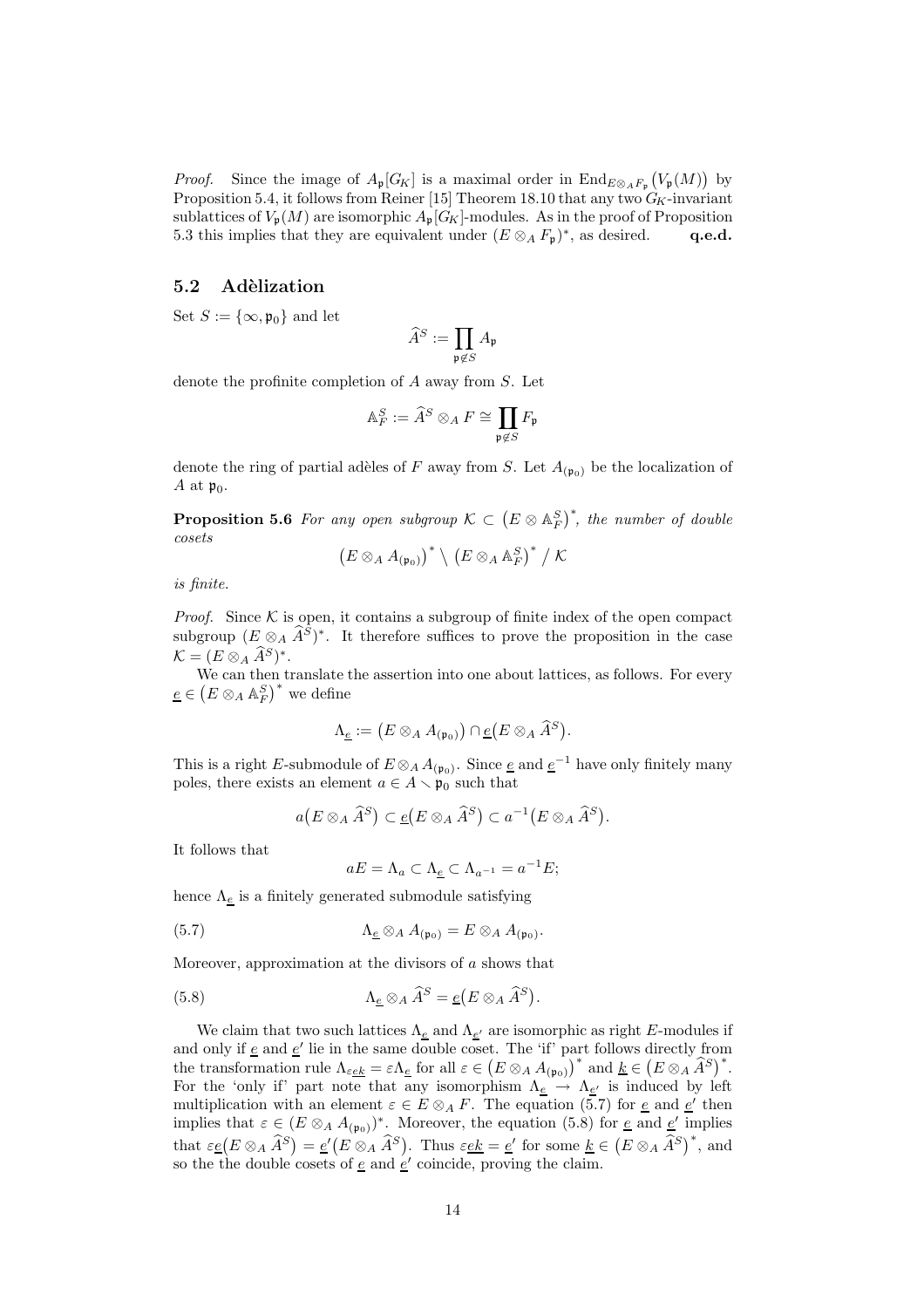Finally, since E is an A-order in the semisimple F-algebra  $E \otimes_A F$ , by the Jordan-Zassenhaus theorem (Reiner [15] Theorem 26.4) there are only finitely many isomorphism classes of finitely generated  $E$ -modules of any given rank. By the claim the proposition follows.  $q.e.d.$ 

Proof of Theorem 1.2. By Proposition 4.9 the theorem is equivalent to saying that the set of equivalence classes under  $(E \otimes_A A_{(\mathfrak{p}_0)})^*$  of collections of  $G_K$ -invariant sublattices  $\Lambda_{\mathfrak{p}} \subset V_{\mathfrak{p}}(M)$  for all  $\mathfrak{p} \neq \mathfrak{p}_0$ , such that  $\Lambda_{\mathfrak{p}} = T_{\mathfrak{p}}(M)$  for almost all  $\mathfrak{p}$ , is finite. The group  $(E \otimes A_F^S)^*$  acts on the set of all such collections  $(\Lambda_{\mathfrak{p}})_{\mathfrak{p} \not\in S}$ , and Propositions 5.3 and 5.5 together imply that the number of orbits under this action is finite. Fix one of these orbits and let  $\mathcal{K} \subset (E \otimes \mathbb{A}_F^S)^*$  be the stabilizer of an element. Then the set of isomorphism classes of A-motives corresponding to this orbit can be identified with the double quotient

$$
\left(E\otimes_A A_{(\mathfrak{p}_0)}\right)^*\setminus \left(E\otimes_A\mathbb{A}_F^S\right)^*/\mathcal{K}.
$$

Since K is an open compact subgroup of  $(E \otimes \mathbb{A}_F^S)^*$ , this double quotient is finite by Proposition 5.6, finishing the proof.  $q.e.d.$ 

Remark. Instead of the Jordan-Zassenhaus theorem in the form of Proposition 5.6 one can use the general theory of reductive algebraic groups over global fields. By Behr [2] Satz 7 the class number of a connected reductive algebraic group over a global field is finite, and we know that  $(E \otimes_A F)^*$  is reductive over the center of  $E \otimes_A F$ . Thanks to the reduction theory developed in Harder [9], the extra conditions (V) in Behr's paper are obsolete.

### References

- [1] G. W. Anderson, *t*-Motives, *Duke Math. J.* **53** (1986), 457–502.
- [2] H. Behr, Endliche Erzeugbarkeit arithmetischer Gruppen ¨uber Funktionenkörpern, Invent. Math.  $7$  (1969), 1–32.
- [3] P. Deligne, Preuve des conjectures de Tate et de Shafarevitch [d'après G. Faltings], Séminaire Bourbaki, 36e année, 1983/84, no. 616, Astérisque  $121-122$ (1985), 25–41.
- [4] P. Deligne and D. Husemöller, Survey of Drinfeld modules, Contemp. Math. 67 (1987), 25–91.
- [5] V. G. Drinfeld, Elliptic modules (Russian), Mat. Sbornik 94 (1974), 594–627, transl. Math. USSR Sbornik 23 (1974), 561–592.
- [6] G. Faltings, Endlichkeitssätze für abelsche Varietäten über Zahlkörpern,  $In$ vent. math. **73** (1983), 349-366.
- [7] D. Goss, Basic structures of function field arithmetic, Springer-Verlag, 1996.
- [8] A. Grothendieck, et al., Groupes de Monodromie en Géométrie Algébrique, Séminaire de Géométrie Algébrique du Bois Marie SGA7, Lect. Notes Math. 288, 340, Springer-Verlag (1972, 1973).
- [9] G. Harder, Minkowskische Reduktionstheorie über Funktionenkörpern, Invent. Math. 7 (1969), 33–54.
- [10] S. Lang, Algebraic groups over finite fields, Amer. J. Math 78 (1956), 555–563.